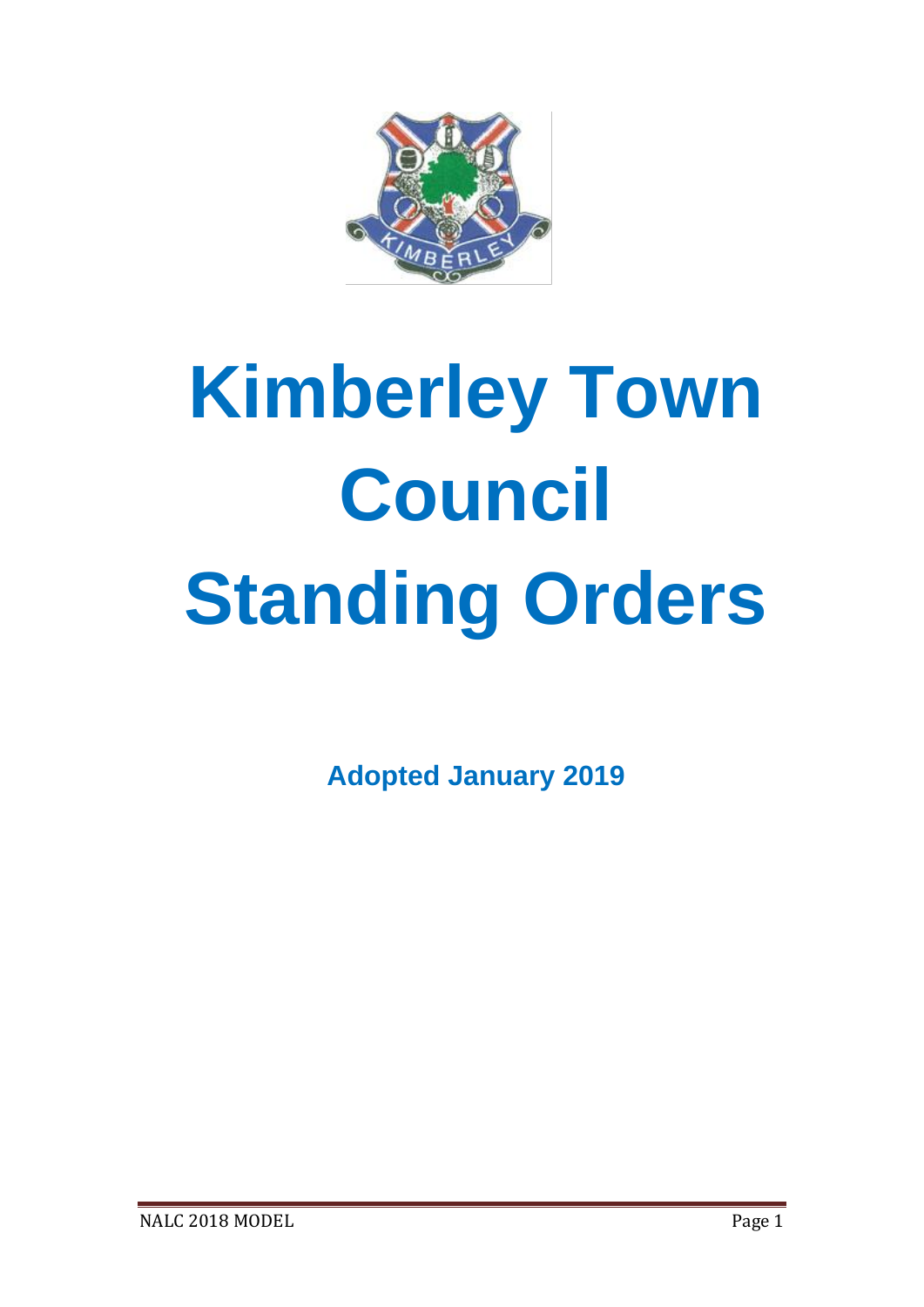**National Association of Local Councils (NALC) 109 Great Russell Street London WC1B 3LD**

**020 7637 1865 | nalc@nalc.gov.uk | www.nalc.gov.uk**

**© NALC 2018. All rights are reserved. No part of this publication may be reproduced or used for commercial purposes without the written permission of NALC save that councils in membership of NALC have permission to edit and use the model standing orders in this publication for their governance purposes.**

**Permission is given to use NALC's logo in the presented format only.**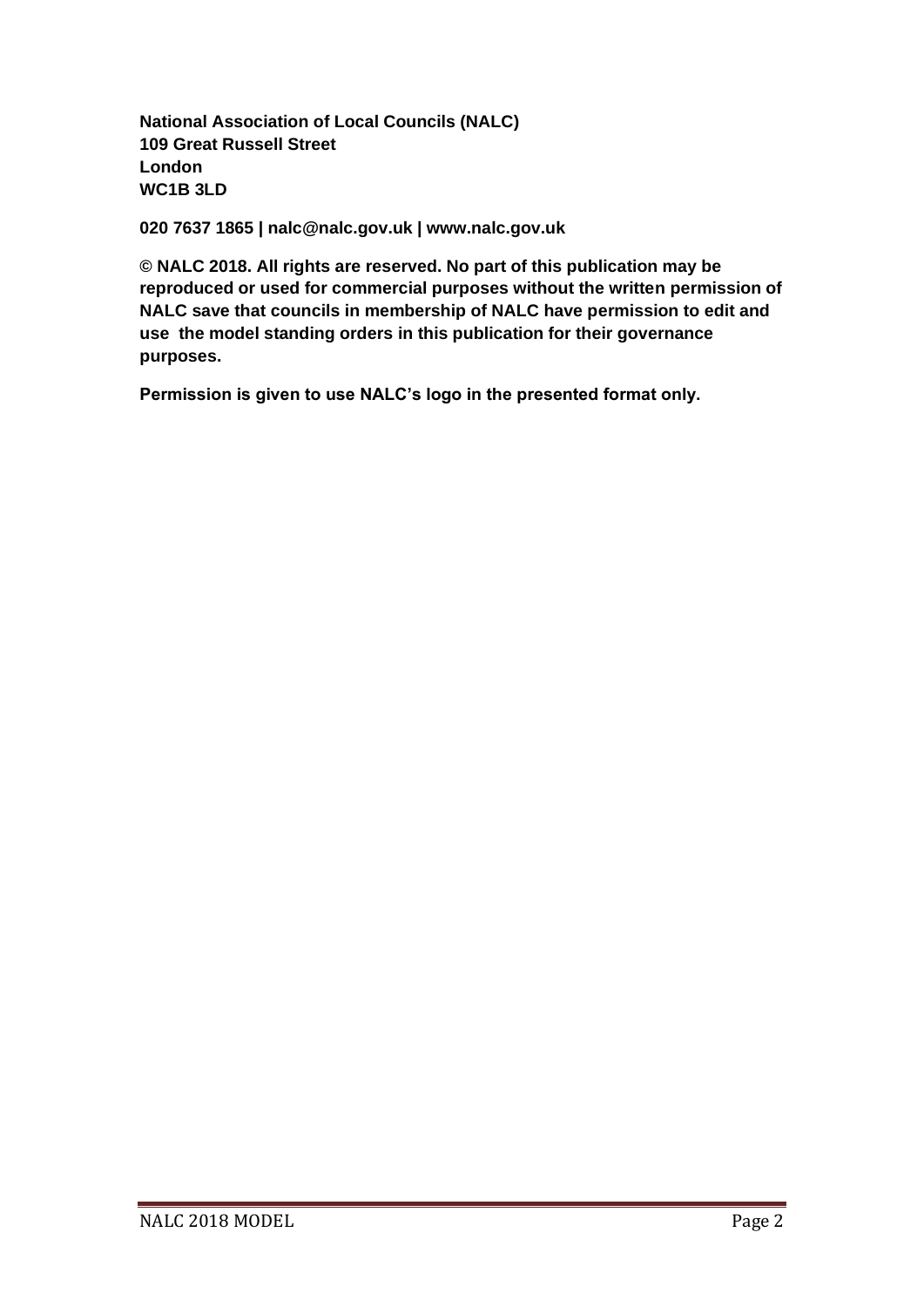| 1. |                                                           |  |
|----|-----------------------------------------------------------|--|
| 2. |                                                           |  |
| 3. |                                                           |  |
| 4. |                                                           |  |
| 5. |                                                           |  |
| 6. | EXTRAORDINARY MEETINGS OF THE COUNCIL, COMMITTEES AND     |  |
| 7. |                                                           |  |
| 8. |                                                           |  |
| 9. | MOTIONS FOR A MEETING THAT REQUIRE WRITTEN NOTICE TO      |  |
|    | 10. MOTIONS AT A MEETING THAT DO NOT REQUIRE WRITTEN      |  |
|    |                                                           |  |
|    |                                                           |  |
|    |                                                           |  |
|    |                                                           |  |
|    |                                                           |  |
|    |                                                           |  |
|    |                                                           |  |
|    |                                                           |  |
|    |                                                           |  |
|    |                                                           |  |
|    | 21. RESPONSIBILITIES UNDER DATA PROTECTION LEGISLATION 27 |  |
|    |                                                           |  |
|    |                                                           |  |
|    | 24. COMMUNICATING WITH DISTRICT AND COUNTY OR UNITARY     |  |
|    |                                                           |  |
|    |                                                           |  |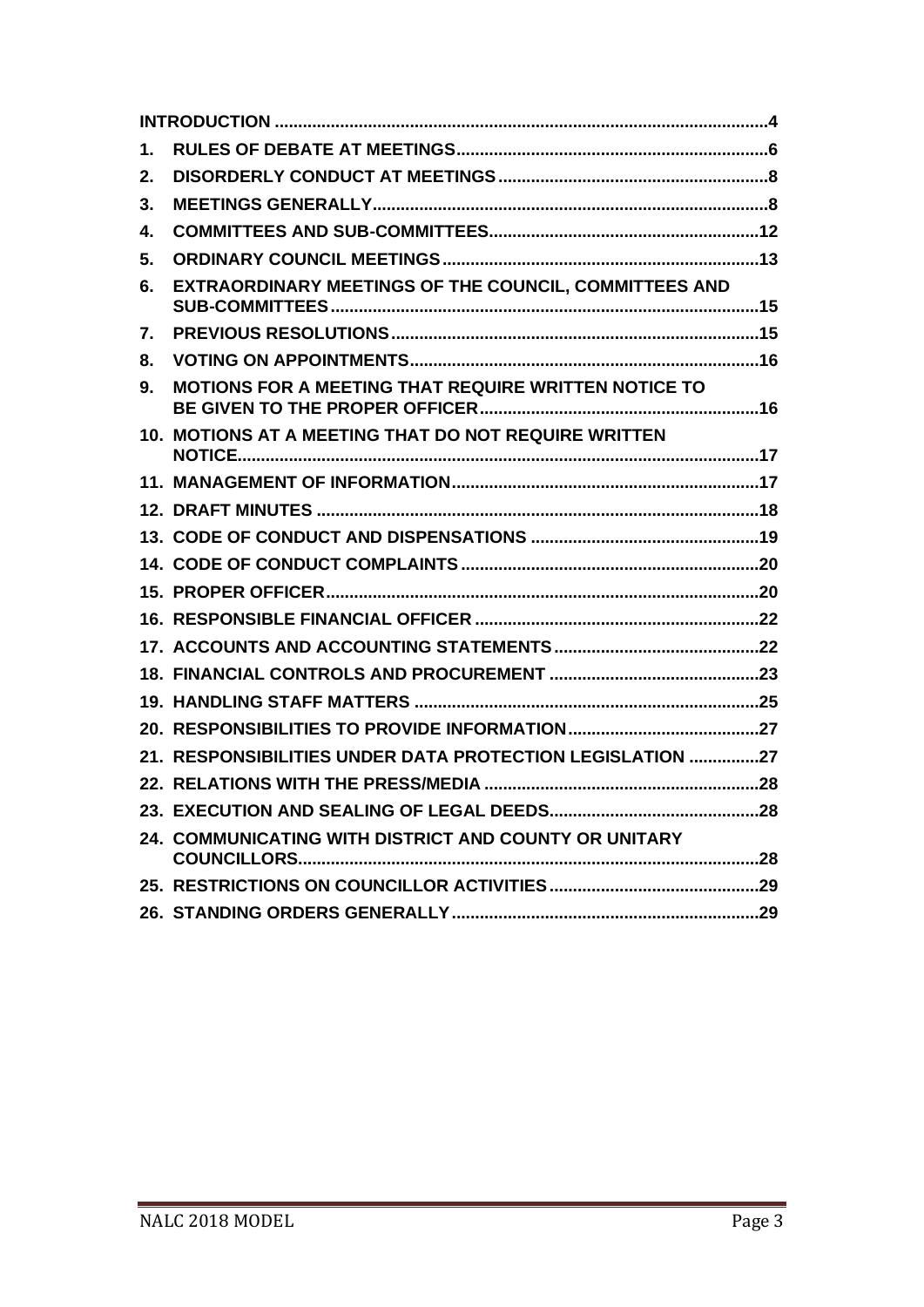### <span id="page-3-0"></span>**INTRODUCTION**

These model standing orders update the National Association of Local Council (NALC) model standing orders contained in "Local Councils Explained" by Meera Tharmarajah (© 2013 NALC). This publication contains new model standing orders which reference new legislation introduced after 2013 when the last model standing orders were published.

# **HOW TO USE MODEL STANDING ORDERS**

Standing orders are the written rules of a local council. Standing orders are essential to regulate the proceedings of a meeting. A council may also use standing orders to confirm or refer to various internal organisational and administrative arrangements. The standing orders of a council are not the same as the policies of a council but standing orders may refer to them.

Local councils operate within a wide statutory framework. NALC model standing orders incorporate and reference many statutory requirements to which councils are subject. It is not possible for the model standing orders to contain or reference all the statutory or legal requirements which apply to local councils. For example, it is not practical for model standing orders to document all obligations under data protection legislation. The statutory requirements to which a council is subject apply whether or not they are incorporated in a council's standing orders.

The model standing orders do not include model financial regulations. Financial regulations are standing orders to regulate and control the financial affairs and accounting procedures of a local council. The financial regulations, as opposed to the standing orders of a council, include most of the requirements relevant to the council's Responsible Financial Officer. Model financial regulations are available to councils in membership of NALC.

## **DRAFTING NOTES**

Model standing orders that are in bold type contain legal and statutory requirements. It is recommended that councils adopt them without changing them or their meaning. Model standing orders not in bold are designed to help councils operate effectively but they do not contain statutory requirements so they may be adopted as drafted or amended to suit a council's needs. It is NALC's view that all model standing orders will generally be suitable for councils.

For convenience, the word "councillor" is used in model standing orders and, unless the context suggests otherwise, includes a non-councillor with or without voting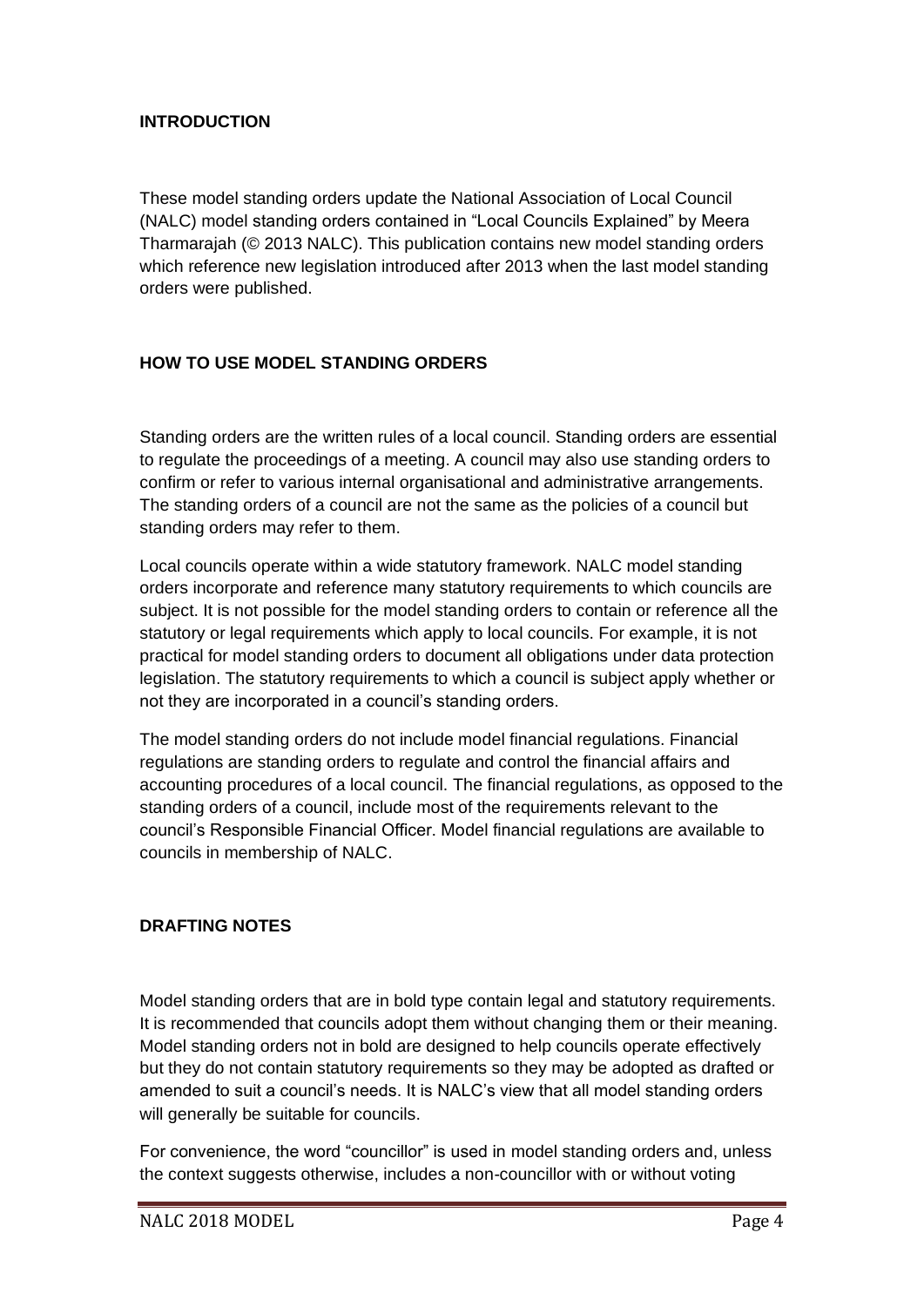rights.

A model standing order that includes brackets like this '( )' requires information to be inserted by a council. A model standing order that includes brackets like this '[ ]' and the term 'OR' provides alternative options for a council to choose from when determining standing orders. Items in italics are alternatives that are not adopted by Kimberley Town Council.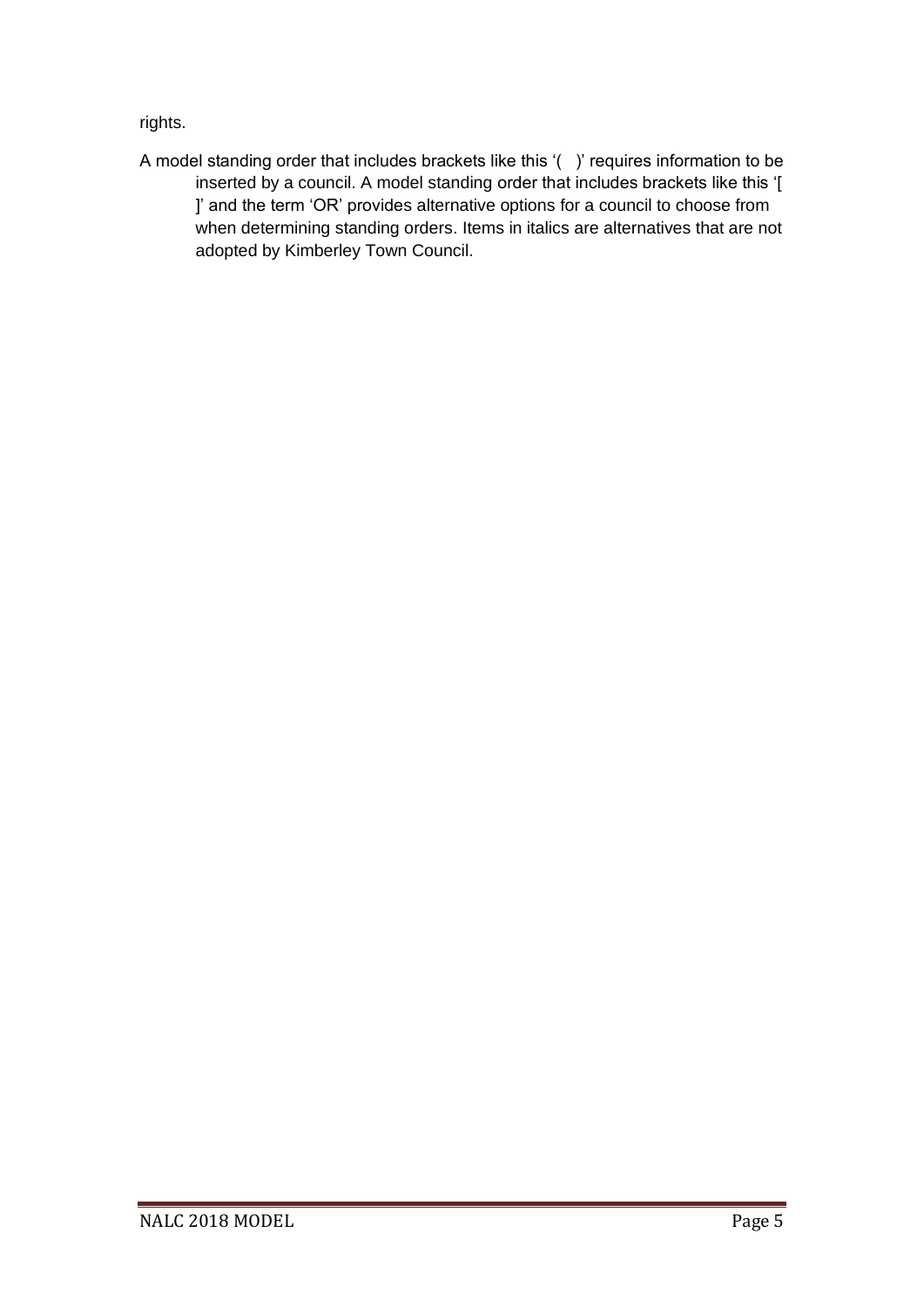# <span id="page-5-0"></span>1. **RULES OF DEBATE AT MEETINGS**

- a Motions on the agenda shall be considered in the order that they appear unless the order is changed at the discretion of the chairman of the meeting.
- b A motion (including an amendment) shall not be progressed unless it has been moved and seconded.
- c A motion on the agenda that is not moved by its proposer may be treated by the chairman of the meeting as withdrawn.
- d If a motion (including an amendment) has been seconded, it may be withdrawn by the proposer only with the consent of the seconder and the meeting.
- e An amendment is a proposal to remove or add words to a motion. It shall not negate the motion.
- f If an amendment to the original motion is carried, the original motion (as amended) becomes the substantive motion upon which further amendment(s) may be moved.
- g An amendment shall not be considered unless early verbal notice of it is given at the meeting and, if requested by the chairman of the meeting, is expressed in writing to the chairman.
- h A councillor may move an amendment to his own motion if agreed by the meeting. If a motion has already been seconded, the amendment shall be with the consent of the seconder and the meeting.
- i If there is more than one amendment to an original or substantive motion, the amendments shall be moved in the order directed by the chairman of the meeting.
- j Subject to standing order 1(k), only one amendment shall be moved and debated at a time, the order of which shall be directed by the chairman of the meeting.
- k One or more amendments may be discussed together if the chairman of the meeting considers this expedient but each amendment shall be voted upon separately.
- l A councillor may not move more than one amendment to an original or substantive motion.
- m The mover of an amendment has no right of reply at the end of debate on it.
- n Where a series of amendments to an original motion are carried, the mover of the original motion shall have a right of reply either at the end of debate on the first amendment or at the very end of debate on the final substantive motion immediately before it is put to the vote.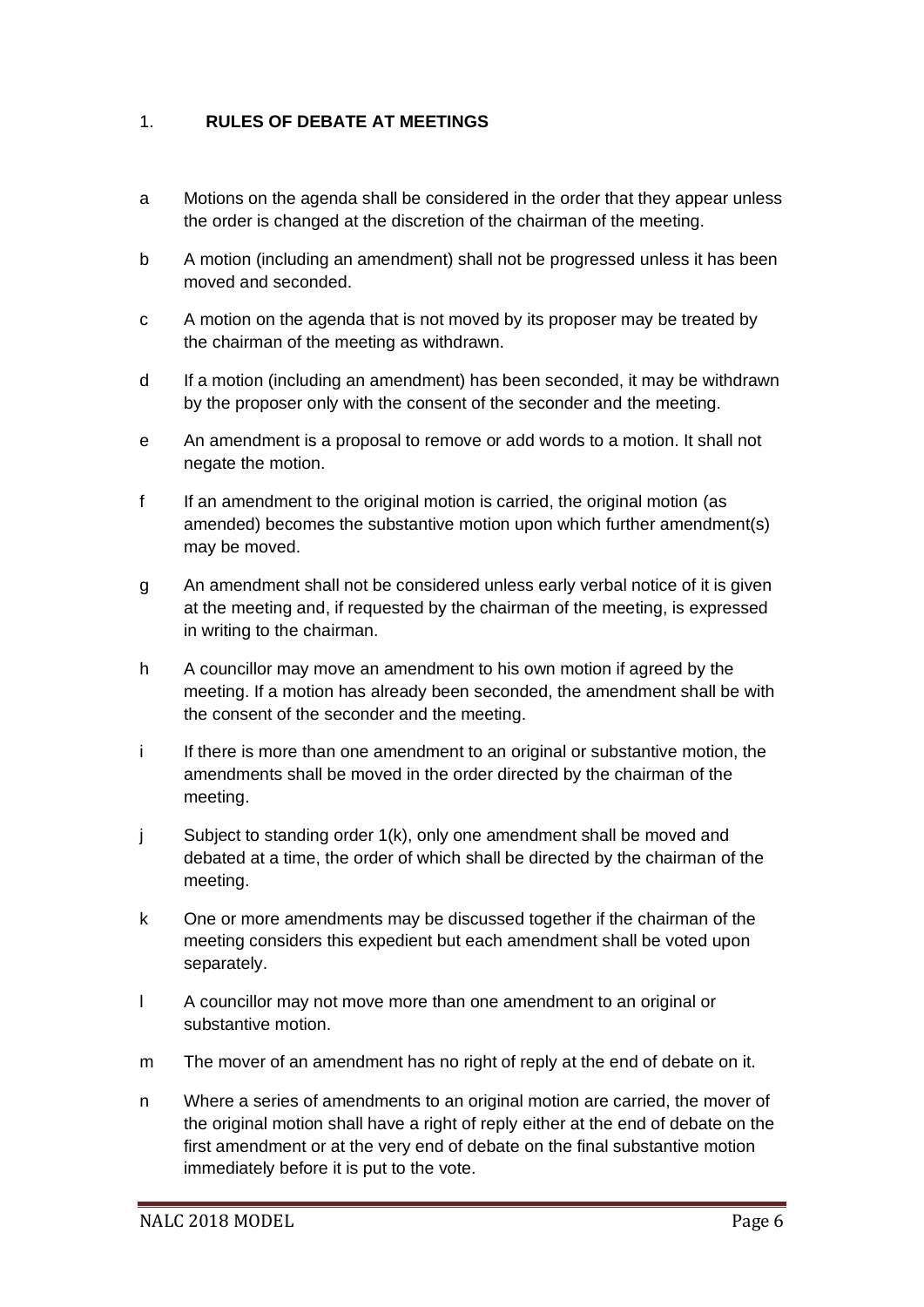- o Unless permitted by the chairman of the meeting, a councillor may speak once in the debate on a motion except:
	- i. to speak on an amendment moved by another councillor;
	- ii. to move or speak on another amendment if the motion has been amended since he/she last spoke;
	- iii. to make a point of order;
	- iv. to give a personal explanation; or
	- v. to exercise a right of reply.
- p During the debate on a motion, a councillor may interrupt only on a point of order or a personal explanation and the councillor who was interrupted shall stop speaking. A councillor raising a point of order shall identify the standing order which he considers has been breached or specify the other irregularity in the proceedings of the meeting he is concerned by.
- q A point of order shall be decided by the chairman of the meeting and his decision shall be final.
- r When a motion is under debate, no other motion shall be moved except:
	- i. to amend the motion;
	- ii. to proceed to the next business;
	- iii. to adjourn the debate;
	- iv. to put the motion to a vote;
	- v. to ask a person to be no longer heard or to leave the meeting;
	- vi. to refer a motion to a committee or sub-committee for consideration;
	- vii. to exclude the public and press;
	- viii. to adjourn the meeting; or
	- ix. to suspend particular standing order(s) excepting those which reflect mandatory statutory or legal requirements.
- s Before an original or substantive motion is put to the vote, the chairman of the meeting shall be satisfied that the motion has been sufficiently debated and that the mover of the motion under debate has exercised or waived his right of reply.
- t Excluding motions moved under standing order 1(r), the contributions or speeches by a councillor shall relate only to the motion under discussion and shall not exceed (5) minutes without the consent of the chairman of the meeting.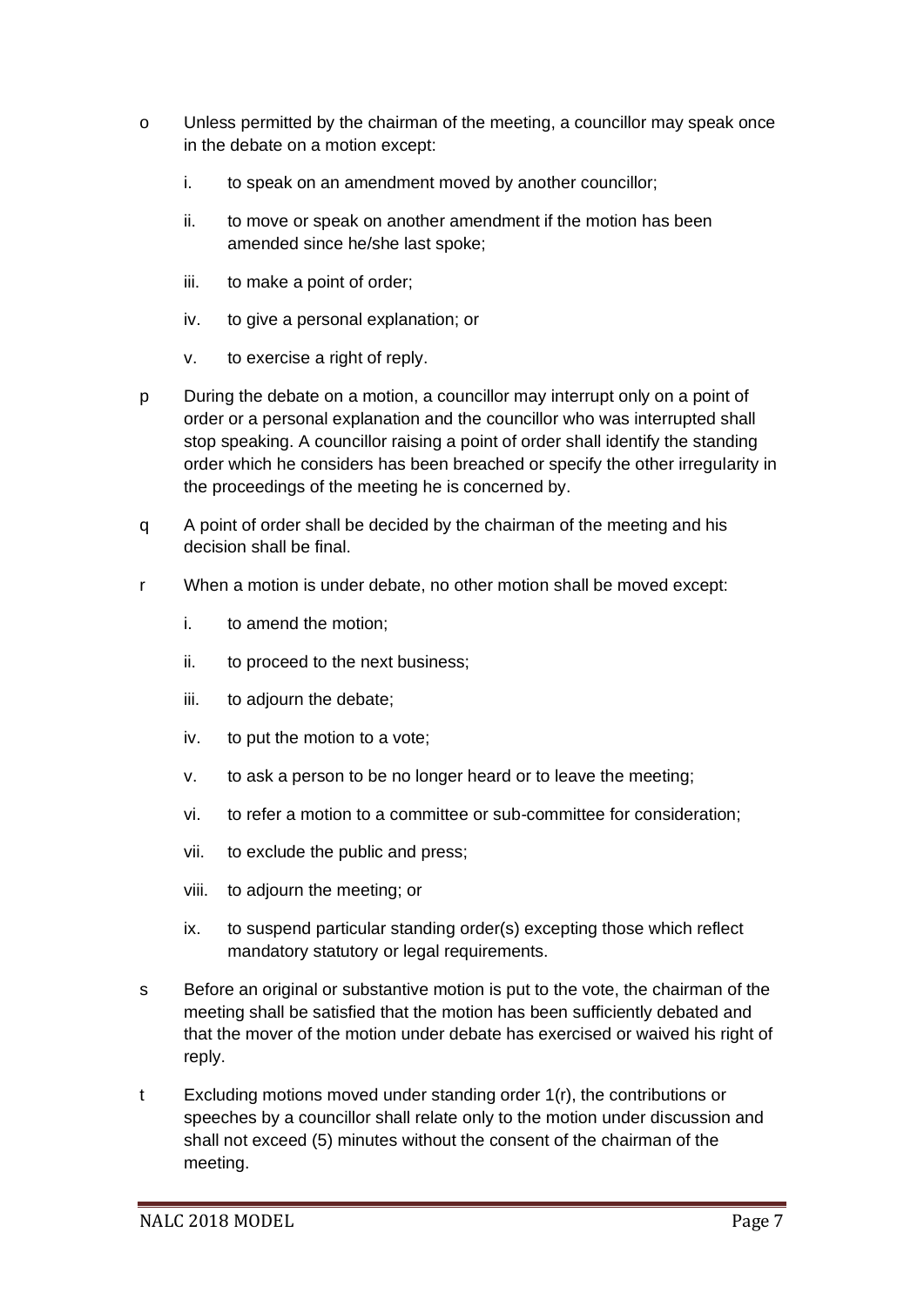# <span id="page-7-0"></span>2. **DISORDERLY CONDUCT AT MEETINGS**

- a No person shall obstruct the transaction of business at a meeting or behave offensively or improperly. If this standing order is ignored, the chairman of the meeting shall request such person(s) to moderate or improve their conduct.
- b If person(s) disregard the request of the chairman of the meeting to moderate or improve their conduct, any councillor or the chairman of the meeting may move that the person be no longer heard or be excluded from the meeting. The motion, if seconded, shall be put to the vote without discussion.
- c If a resolution made under standing order 2(b) is ignored, the chairman of the meeting may take further reasonable steps to restore order or to progress the meeting. This may include temporarily suspending or closing the meeting.

# <span id="page-7-1"></span>3. **MEETINGS GENERALLY**

Full Council meetings Committee meetings Sub-committee meetings

- a **Meetings shall not take place in premises which at the time of the meeting are used for the supply of alcohol, unless no other premises are available free of charge or at a reasonable cost.**
- b **The minimum three clear days for notice of a meeting does not include the day on which notice was issued, the day of the meeting, a Sunday, a day of the Christmas break, a day of the Easter break or of a bank holiday or a day appointed for public thanksgiving or mourning.**
- c **The minimum three clear days' public notice for a meeting does not include the day on which the notice was issued or the day of the meeting unless the meeting is convened at shorter notice OR [The**

minimum three clear days' public notice of a meeting does not include the day on which the notice was issued or the day of the meeting].

- ● d **Meetings shall be open to the public unless their presence is prejudicial to the public interest by reason of the confidential nature of the business to be transacted or for other special reasons. The public's exclusion from part or all of a meeting shall be by a resolution which shall give reasons for the public's exclusion.**
	- e Members of the public may make representations, answer questions and give evidence at a meeting which they are entitled to attend in respect of the business on the agenda.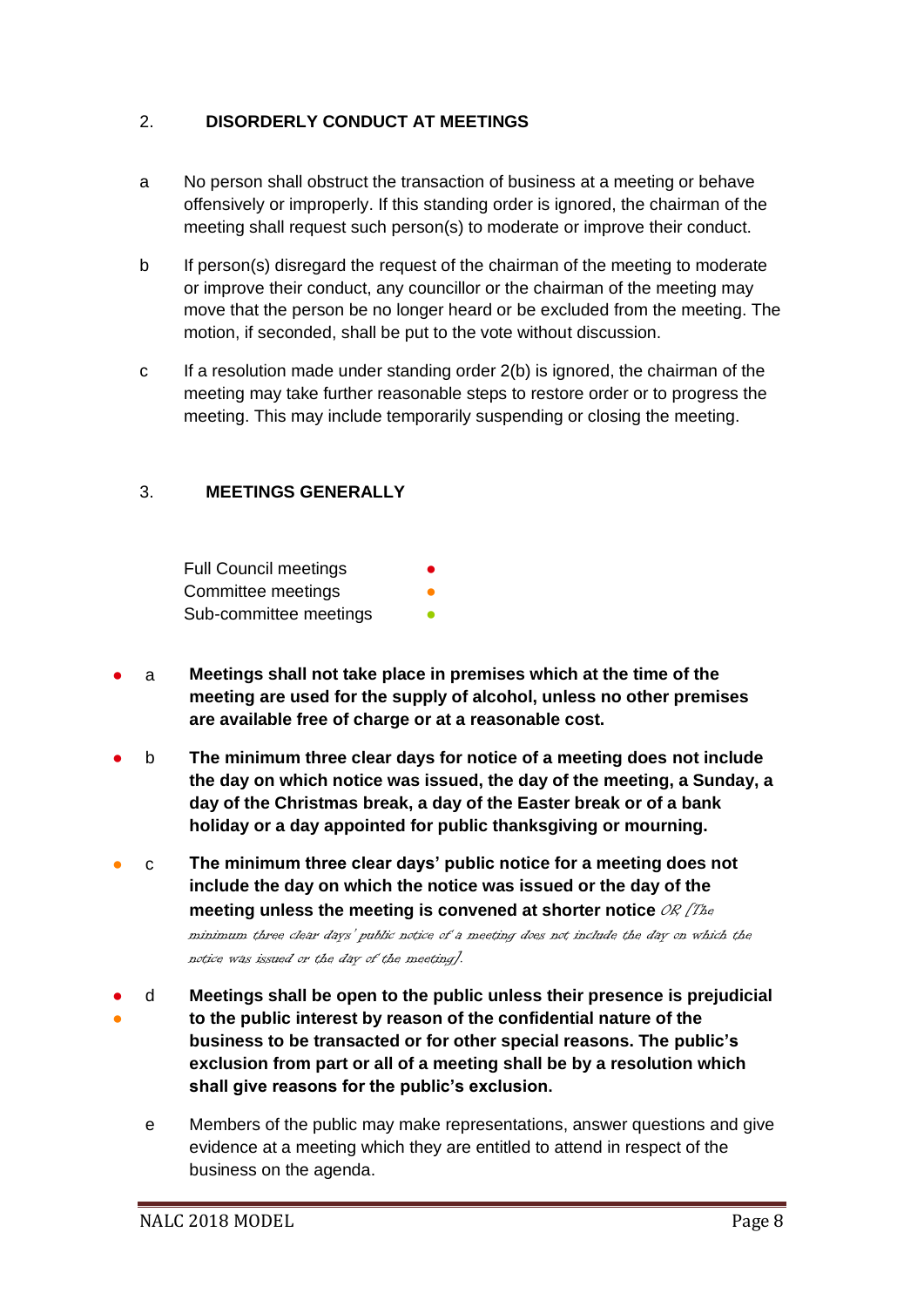- f The period of time designated for public participation at a meeting in accordance with standing order 3(e) shall not exceed (15) minutes unless directed by the chairman of the meeting.
- g Subject to standing order 3(f), a member of the public shall not speak for more than (3) minutes.
- h In accordance with standing order 3(e), a question shall not require a response at the meeting nor start a debate on the question. The chairman of the meeting may direct that a written or oral response be given.
- i [A person shall stand when requesting to speak and when speaking (except when a person has a disability or is likely to suffer discomfort)] OR [A person shall raise his hand when requesting to speak and stand when speaking (except when a person has a disability or is likely to suffer discomfort)]. The chairman of the meeting may at any time permit a person to be seated when speaking.
- j A person who speaks at a meeting shall direct his comments to the chairman of the meeting.
- k Only one person is permitted to speak at a time. If more than one person wants to speak, the chairman of the meeting shall direct the order of speaking.
- ● l **Subject to standing order 3(m), a person who attends a meeting is permitted to report on the meeting whilst the meeting is open to the public. To "report" means to film, photograph, make an audio recording of meeting proceedings, use any other means for enabling persons not present to see or hear the meeting as it takes place or later or to report or to provide oral or written commentary about the meeting so that the report or commentary is available as the meeting takes place or later to persons not present.**
- ● m **A person present at a meeting may not provide an oral report or oral commentary about a meeting as it takes place without permission.**
- ● n **The press shall be provided with reasonable facilities for the taking of their report of all or part of a meeting at which they are entitled to be present.**
- o **Subject to standing orders which indicate otherwise, anything authorised or required to be done by, to or before the Chairman of the Council may in his absence be done by, to or before the Vice-Chairman of the Council (if there is one).**
- p **The Chairman of the Council, if present, shall preside at a meeting. If the Chairman is absent from a meeting, the Vice-Chairman of the Council (if there is one) if present, shall preside. If both the Chairman and the Vice-Chairman are absent from a meeting, a councillor as chosen by the councillors present at the meeting shall preside at the**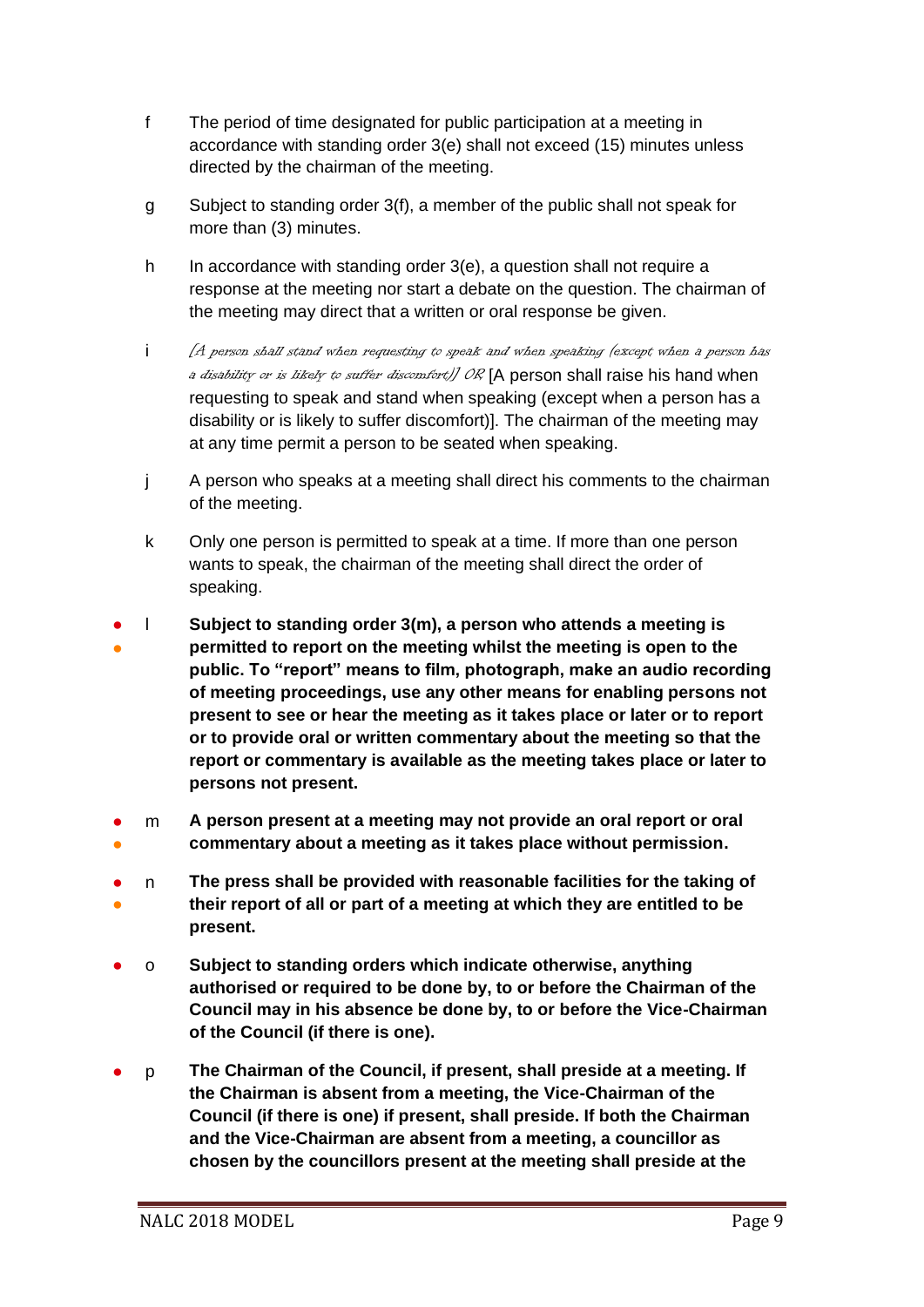**meeting.**

- q **Subject to a meeting being quorate, all questions at a meeting shall be**
- ● **decided by a majority of the councillors and non-councillors with voting rights present and voting.**
- r **The chairman of a meeting may give an original vote on any matter put**
- **to the vote, and in the case of an equality of votes may exercise his**
- **casting vote whether or not he gave an original vote.**

*See standing orders 5(h) and (i) for the different rules that apply in the election of the Chairman of the Council at the annual meeting of the Council.*

- s **Unless standing orders provide otherwise, voting on a question shall be by a show of hands. At the request of a councillor, the voting on any question shall be recorded so as to show whether each councillor present and voting gave his vote for or against that question.** Such a request shall be made before moving on to the next item of business on the agenda.
	- t The minutes of a meeting shall include an accurate record of the following:
		- i. the time and place of the meeting;
		- ii. the names of councillors who are present and the names of councillors who are absent;
		- iii. interests that have been declared by councillors and non-councillors with voting rights;
		- iv. the grant of dispensations (if any) to councillors and non-councillors with voting rights;
		- v. whether a councillor or non-councillor with voting rights left the meeting when matters that they held interests in were being considered;
		- vi. if there was a public participation session; and
		- vii. the resolutions made.
- u **A councillor or a non-councillor with voting rights who has a**
- ● **disclosable pecuniary interest or another interest as set out in the Council's code of conduct in a matter being considered at a meeting is subject to statutory limitations or restrictions under the code on his right to participate and vote on that matter.**
- v **No business may be transacted at a meeting unless at least one-third of the whole number of members of the Council are present and in no case shall the quorum of a meeting be less than three.**

*See standing order 4d (viii) for the quorum of a committee or sub-committee meeting.*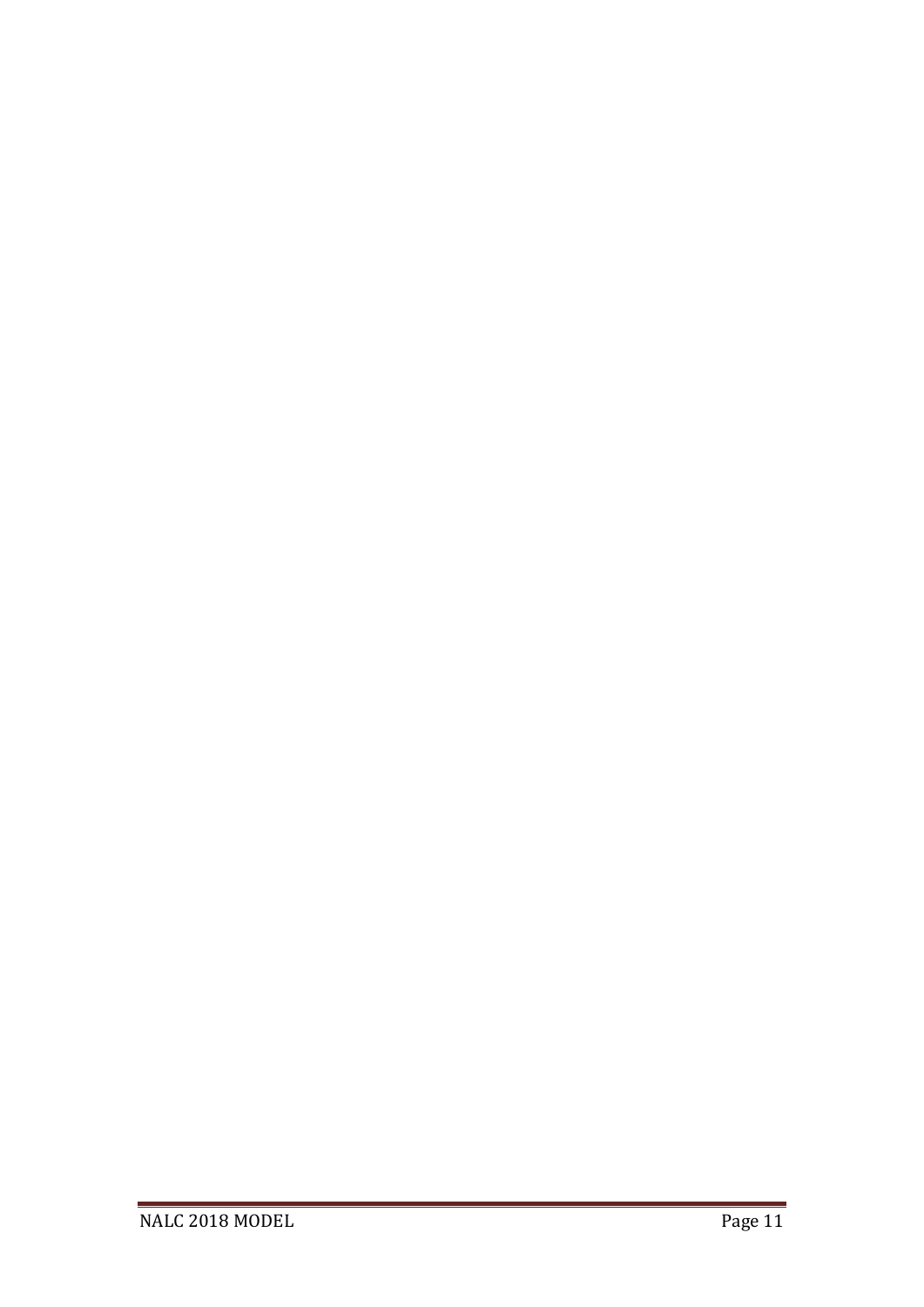- w **If a meeting is or becomes inquorate no business shall be transacted**
- ● and the meeting shall be closed. The business on the agenda for the meeting shall be adjourned to another meeting.
	- x A meeting shall not exceed a period of (3) hours.

## <span id="page-11-0"></span>4. **COMMITTEES AND SUB-COMMITTEES**

- a **Unless the Council determines otherwise, a committee may appoint a sub-committee whose terms of reference and members shall be determined by the committee.**
- b **The members of a committee may include non-councillors unless it is a committee which regulates and controls the finances of the Council.**
- c **Unless the Council determines otherwise, all the members of an advisory committee and a sub-committee of the advisory committee may be noncouncillors.**
- d The Council may appoint standing committees or other committees as may be necessary, and:
	- i. shall determine their terms of reference;
	- ii. shall determine the number and time of the ordinary meetings of a standing committee up until the date of the next annual meeting of the Council;
	- iii. shall permit a committee, other than in respect of the ordinary meetings of a committee, to determine the number and time of its meetings;
	- iv. shall, subject to standing orders 4(b) and (c), appoint and determine the terms of office of members of such a committee;
	- v. may, subject to standing orders 4(b) and (c), appoint and determine the terms of office of the substitute members to a committee whose role is to replace the ordinary members at a meeting of a committee if the ordinary members of the committee confirm to the Proper Officer (5) days before the meeting that they are unable to attend;
	- vi. shall, after it has appointed the members of a standing committee, appoint the chairman of the standing committee;
	- vii. shall permit a committee other than a standing committee, to appoint its own chairman at the first meeting of the committee;
	- viii. shall determine the place, notice requirements and quorum for a meeting of a committee and a sub-committee which, in both cases, shall be no less than three;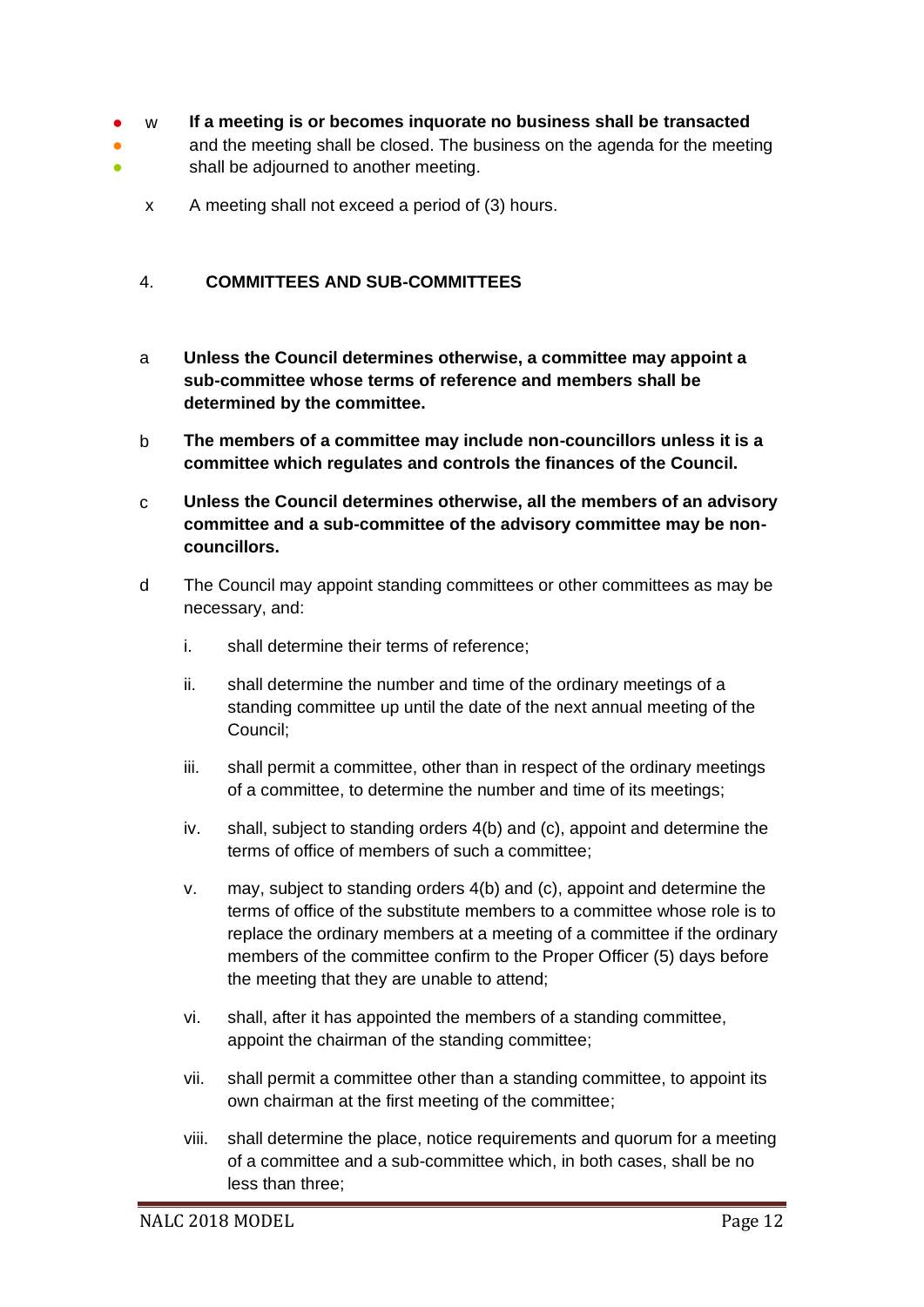- ix. shall determine if the public may participate at a meeting of a committee;
- x. shall determine if the public and press are permitted to attend the meetings of a sub-committee and also the advance public notice requirements, if any, required for the meetings of a sub-committee;
- xi. shall determine if the public may participate at a meeting of a subcommittee that they are permitted to attend; and
- xii. may dissolve a committee or a sub-committee.

## <span id="page-12-0"></span>5. **ORDINARY COUNCIL MEETINGS**

- a **In an election year, the annual meeting of the Council shall be held on or within 14 days following the day on which the councillors elected take office.**
- b **In a year which is not an election year, the annual meeting of the Council shall be held on such day in May as the Council decides.**
- c **If no other time is fixed, the annual meeting of the Council shall take place at 6pm.**
- d **In addition to the annual meeting of the Council, at least three other ordinary meetings shall be held in each year on such dates and times as the Council decides.**
- e **The first business conducted at the annual meeting of the Council shall be the election of the Chairman and Vice-Chairman (if there is one) of the Council.**
- f **The Chairman of the Council, unless he has resigned or becomes disqualified, shall continue in office and preside at the annual meeting until his successor is elected at the next annual meeting of the Council.**
- g **The Vice-Chairman of the Council, if there is one, unless he resigns or becomes disqualified, shall hold office until immediately after the election of the Chairman of the Council at the next annual meeting of the Council.**
- h **In an election year, if the current Chairman of the Council has not been re-elected as a member of the Council, he shall preside at the annual meeting until a successor Chairman of the Council has been elected. The current Chairman of the Council shall not have an original vote in respect of the election of the new Chairman of the Council but shall give a casting vote in the case of an equality of votes.**
- i **In an election year, if the current Chairman of the Council has been reelected as a member of the Council, he shall preside at the annual meeting until a new Chairman of the Council has been elected. He may**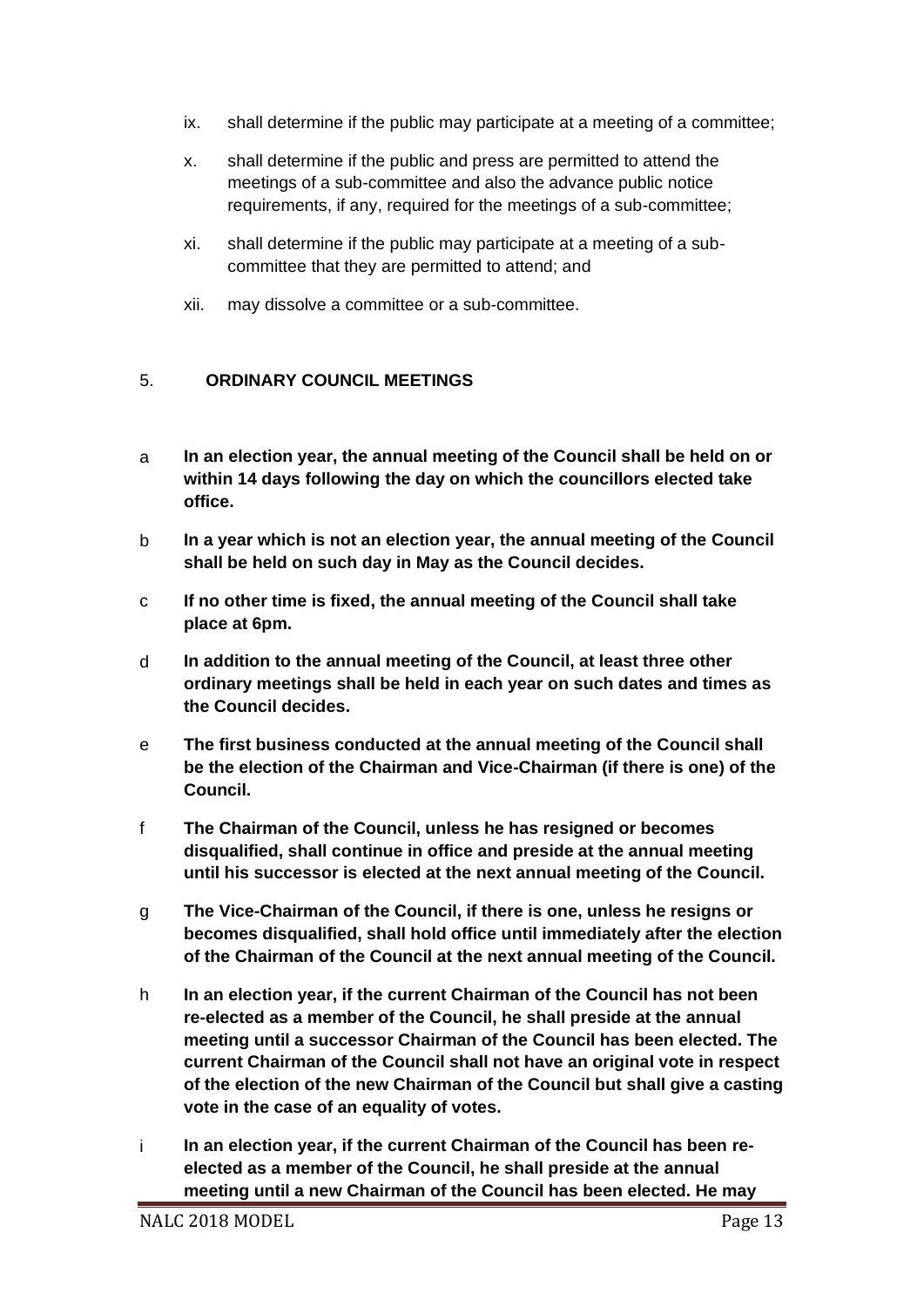**exercise an original vote in respect of the election of the new Chairman of the Council and shall give a casting vote in the case of an equality of votes.**

- j Following the election of the Chairman of the Council and Vice-Chairman (if there is one) of the Council at the annual meeting, the business shall include:
	- i. **In an election year, delivery by the Chairman of the Council and councillors of their acceptance of office forms unless the Council resolves for this to be done at a later date. In a year which is not an election year, delivery by the Chairman of the Council of his acceptance of office form unless the Council resolves for this to be done at a later date;**
	- ii. Confirmation of the accuracy of the minutes of the last meeting of the Council;
	- iii. Receipt of the minutes of the last meeting of a committee;
	- iv. Consideration of the recommendations made by a committee;
	- v. Review of delegation arrangements to committees, sub-committees, staff and other local authorities;
	- vi. Review of the terms of reference for committees;
	- vii. Appointment of members to existing committees;
	- viii. Appointment of any new committees in accordance with standing order 4;
	- ix. Review and adoption of appropriate standing orders and financial regulations;
	- x. Review of arrangements (including legal agreements) with other local authorities, not-for-profit bodies and businesses.
	- xi. Review of representation on or work with external bodies and arrangements for reporting back;
	- xii. In an election year, to make arrangements with a view to the Council becoming eligible to exercise the general power of competence in the future;
	- xiii. Review of inventory of land and other assets including buildings and office equipment;
	- xiv. Confirmation of arrangements for insurance cover in respect of all insurable risks;
	- xv. Review of the Council's and/or staff subscriptions to other bodies;
	- xvi. Review of the Council's complaints procedure;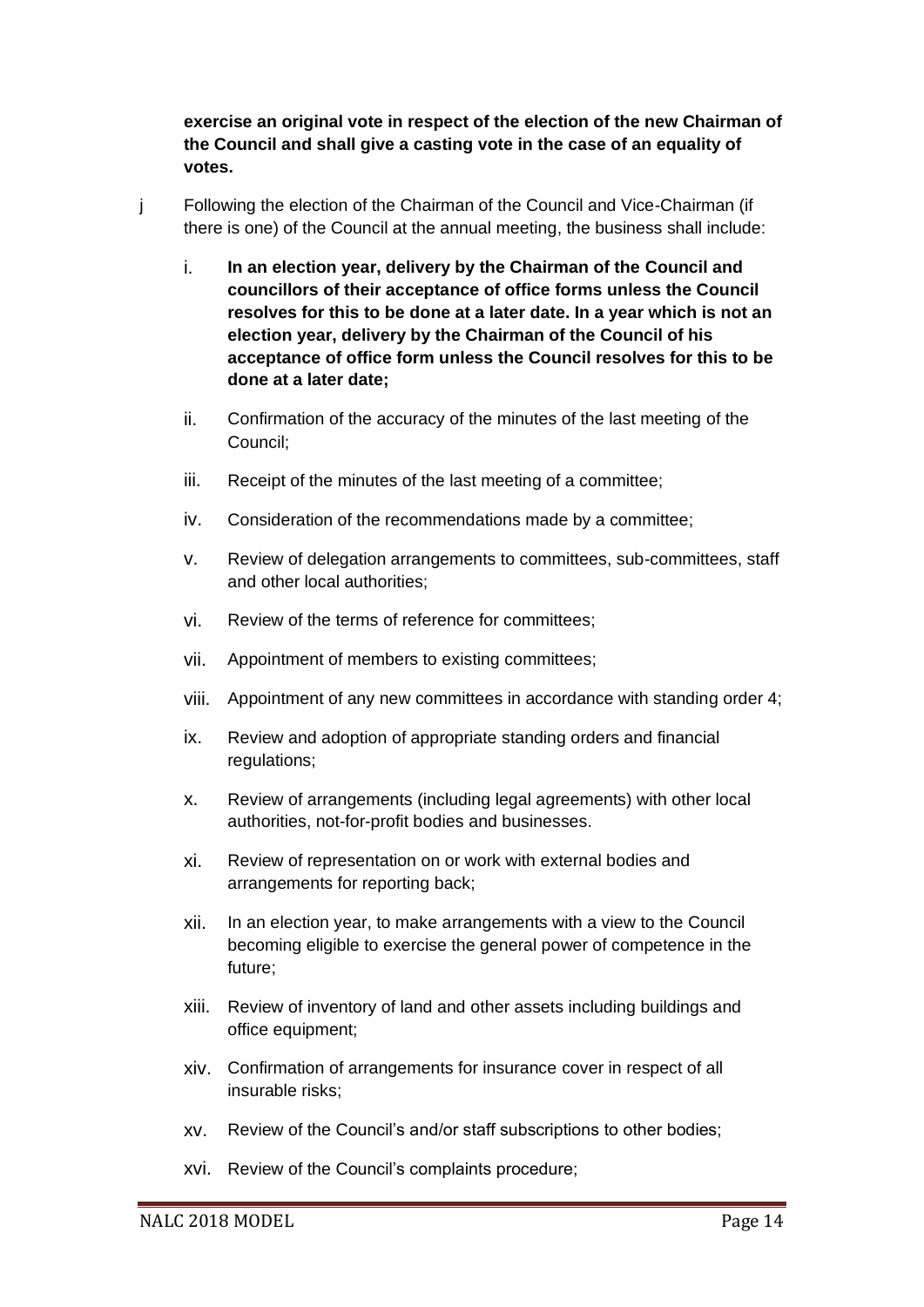- xvii. Review of the Council's policies, procedures and practices in respect of its obligations under freedom of information and data protection legislation (*see also standing orders 11, 20 and 21*);
- xviii. Review of the Council's policy for dealing with the press/media;
- xix. Review of the Council's employment policies and procedures;
- xx. Review of the Council's expenditure incurred under s.137 of the Local Government Act 1972 or the general power of competence.
- xxi. Determining the time and place of ordinary meetings of the Council up to and including the next annual meeting of the Council.

# <span id="page-14-0"></span>6. **EXTRAORDINARY MEETINGS OF THE COUNCIL, COMMITTEES AND SUB-COMMITTEES**

- a **The Chairman of the Council may convene an extraordinary meeting of the Council at any time.**
- b **If the Chairman of the Council does not call an extraordinary meeting of the Council within seven days of having been requested in writing to do so by two councillors, any two councillors may convene an extraordinary meeting of the Council. The public notice giving the time, place and agenda for such a meeting shall be signed by the two councillors.**
- c The chairman of a committee [or a sub-committee] may convene an extraordinary meeting of the committee [or the sub-committee] at any time.
- d If the chairman of a committee [or a sub-committee] does not call an extraordinary meeting within (7) days of having been requested to do so by (2) members of the committee [or the sub-committee], any (2) members of the committee [or the sub-committee] may convene an extraordinary meeting of the committee [or a sub-committee].

# <span id="page-14-1"></span>7. **PREVIOUS RESOLUTIONS**

- a A resolution shall not be reversed within six months except either by a special motion, which requires written notice by at least half of the existing councillors at the time to be given to the Proper Officer in accordance with standing order 9, or by a motion moved in pursuance of the recommendation of a committee or a sub-committee.
- b When a motion moved pursuant to standing order 7(a) has been disposed of, no similar motion may be moved for a further six months.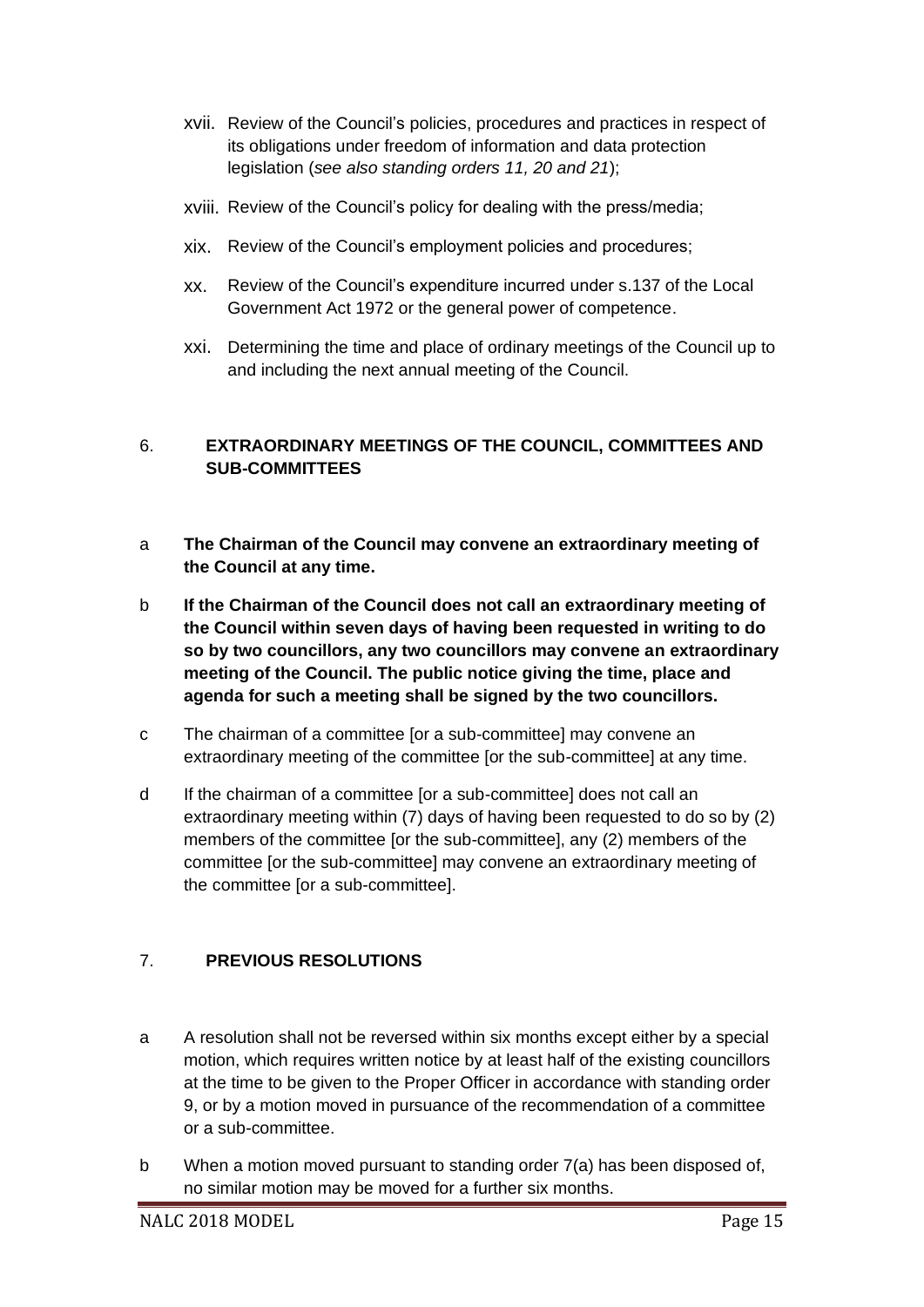# <span id="page-15-0"></span>8. **VOTING ON APPOINTMENTS**

a Where more than two persons have been nominated for a position to be filled by the Council and none of those persons has received an absolute majority of votes in their favour, the name of the person having the least number of votes shall be struck off the list and a fresh vote taken. This process shall continue until a majority of votes is given in favour of one person. A tie in votes may be settled by the casting vote exercisable by the chairman of the meeting.

# <span id="page-15-1"></span>9. **MOTIONS FOR A MEETING THAT REQUIRE WRITTEN NOTICE TO BE GIVEN TO THE PROPER OFFICER**

- a A motion shall relate to the responsibilities of the meeting for which it is tabled and in any event shall relate to the performance of the Council's statutory functions, powers and obligations or an issue which specifically affects the Council's area or its residents.
- b No motion may be moved at a meeting unless it is on the agenda and the mover has given written notice of its wording to the Proper Officer at least (6) clear days before the meeting. Clear days do not include the day of the notice or the day of the meeting.
- c The Proper Officer may, before including a motion on the agenda received in accordance with standing order 9(b), correct obvious grammatical or typographical errors in the wording of the motion.
- d If the Proper Officer considers the wording of a motion received in accordance with standing order 9(b) is not clear in meaning, the motion shall be rejected until the mover of the motion resubmits it, so that it can be understood, in writing, to the Proper Officer at least (6) clear days before the meeting.
- e If the wording or subject of a proposed motion is considered improper, the Proper Officer shall consult with the chairman of the forthcoming meeting or, as the case may be, the councillors who have convened the meeting, to consider whether the motion shall be included in the agenda or rejected.
- f The decision of the Chair as to whether or not to include the motion on the agenda shall be final.
- g Motions received shall be recorded and numbered in the order that they are received.
- h Motions rejected shall be recorded with an explanation by the Proper Officer of the reason for rejection.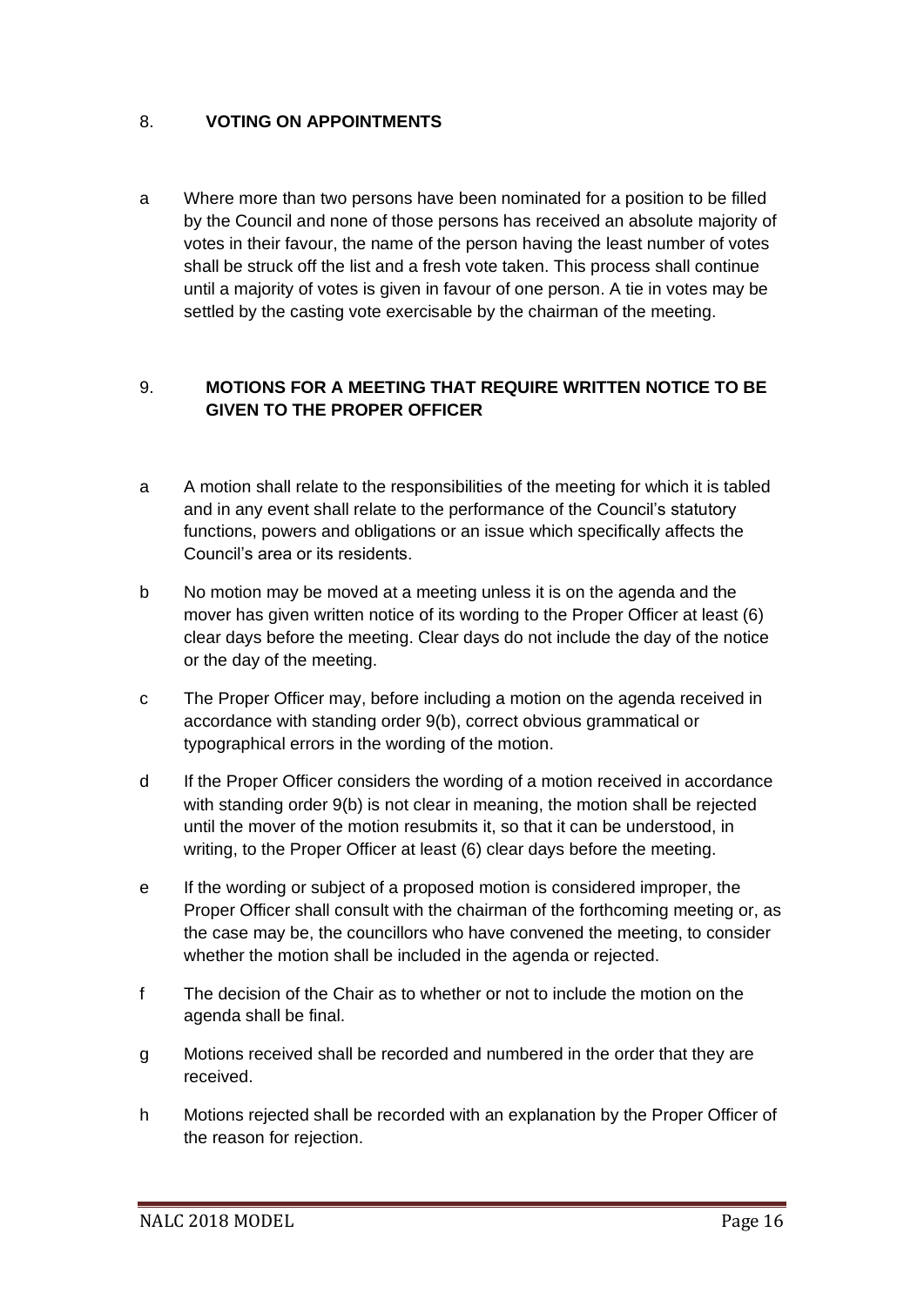#### <span id="page-16-0"></span>10. **MOTIONS AT A MEETING THAT DO NOT REQUIRE WRITTEN NOTICE**

- a The following motions may be moved at a meeting without written notice to the Proper Officer:
	- i. to correct an inaccuracy in the draft minutes of a meeting;
	- ii. to move to a vote;
	- iii. to defer consideration of a motion;
	- iv. to refer a motion to a particular committee or sub-committee;
	- v. to appoint a person to preside at a meeting;
	- vi. to change the order of business on the agenda;
	- vii. to proceed to the next business on the agenda;
	- viii. to require a written report;
	- ix. to appoint a committee or sub-committee and their members;
	- x. to extend the time limits for speaking;
	- xi. to exclude the press and public from a meeting in respect of confidential or other information which is prejudicial to the public interest;
	- xii. to not hear further from a councillor or a member of the public;
	- xiii. to exclude a councillor or member of the public for disorderly conduct;
	- xiv. to temporarily suspend the meeting;
	- xv. to suspend a particular standing order (unless it reflects mandatory statutory or legal requirements);
	- xvi. to adjourn the meeting; or
	- xvii. to close the meeting.

#### <span id="page-16-1"></span>11. **MANAGEMENT OF INFORMATION**

*See also standing order 20.*

a **The Council shall have in place and keep under review, technical and organisational measures to keep secure information (including personal data) which it holds in paper and electronic form. Such arrangements shall include deciding who has access to personal data and encryption of**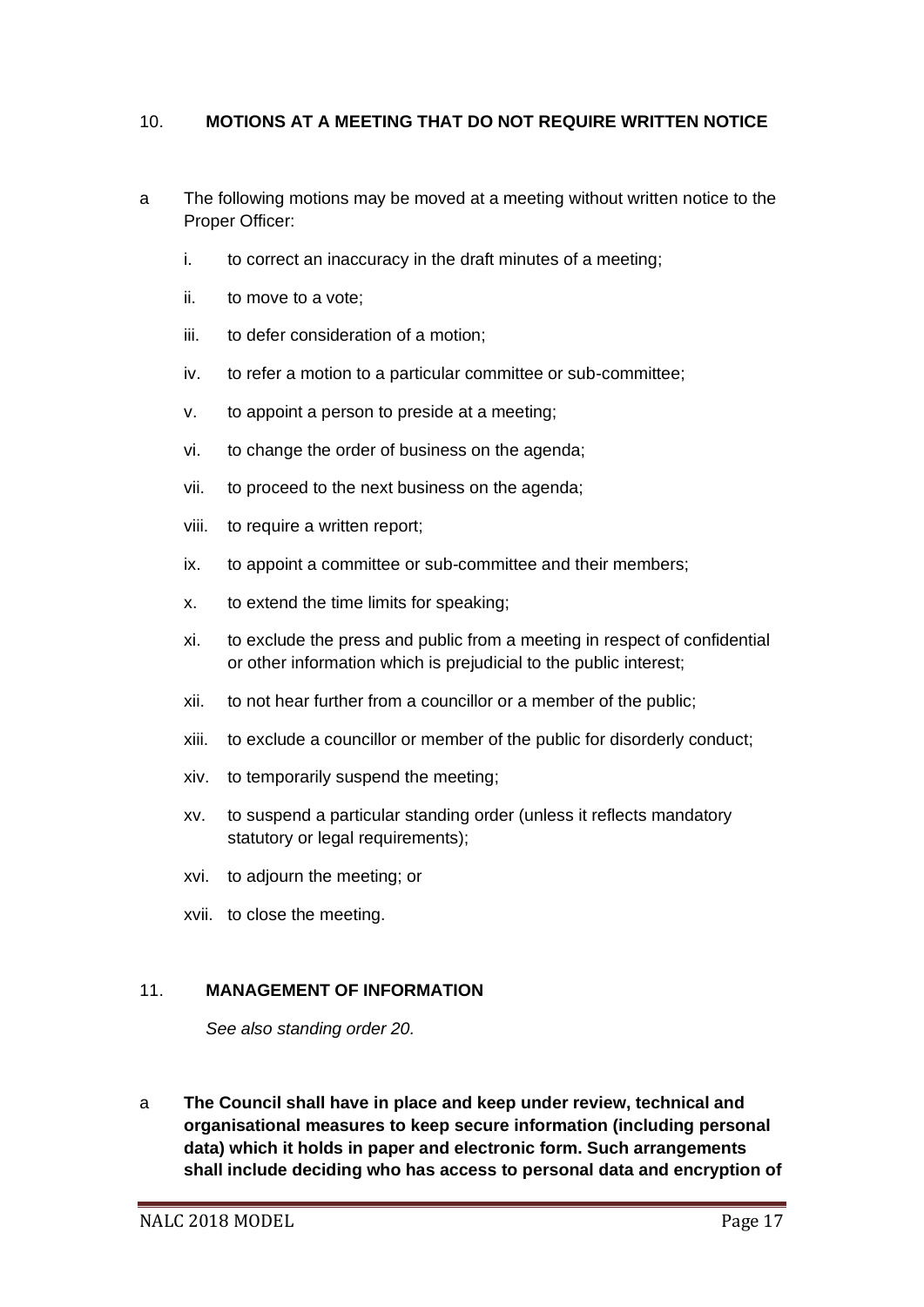**personal data.**

- b **The Council shall have in place, and keep under review, policies for the retention and safe destruction of all information (including personal data) which it holds in paper and electronic form. The Council's retention policy shall confirm the period for which information (including personal data) shall be retained or if this is not possible the criteria used to determine that period (e.g. the Limitation Act 1980).**
- c **The agenda, papers that support the agenda and the minutes of a meeting shall not disclose or otherwise undermine confidential information or personal data without legal justification.**
- d **Councillors, staff, the Council's contractors and agents shall not disclose confidential information or personal data without legal justification.**

#### <span id="page-17-0"></span>12. **DRAFT MINUTES**

Full Council meetings Committee meetings Sub-committee meetings

- a If the draft minutes of a preceding meeting have been served on councillors with the agenda to attend the meeting at which they are due to be approved for accuracy, they shall be taken as read.
- b There shall be no discussion about the draft minutes of a preceding meeting except in relation to their accuracy. A motion to correct an inaccuracy in the draft minutes shall be moved in accordance with standing order 10(a) (i).
- c The accuracy of draft minutes, including any amendment(s) made to them, shall be confirmed by resolution and shall be signed by the chairman of the meeting and stand as an accurate record of the meeting to which the minutes relate.
- d If the chairman of the meeting does not consider the minutes to be an accurate record of the meeting to which they relate, he shall sign the minutes and include a paragraph in the following terms or to the same effect:

"The chairman of this meeting does not believe that the minutes of the meeting of the ( ) held on [date] in respect of ( ) were a correct record but his view was not upheld by the meeting and the minutes are confirmed as an accurate record of the proceedings."

- e **If the Council's gross annual income or expenditure (whichever is** 
	- **higher) does not exceed £25,000, it shall publish draft minutes on a**
- **website which is publicly accessible and free of charge not later than**

●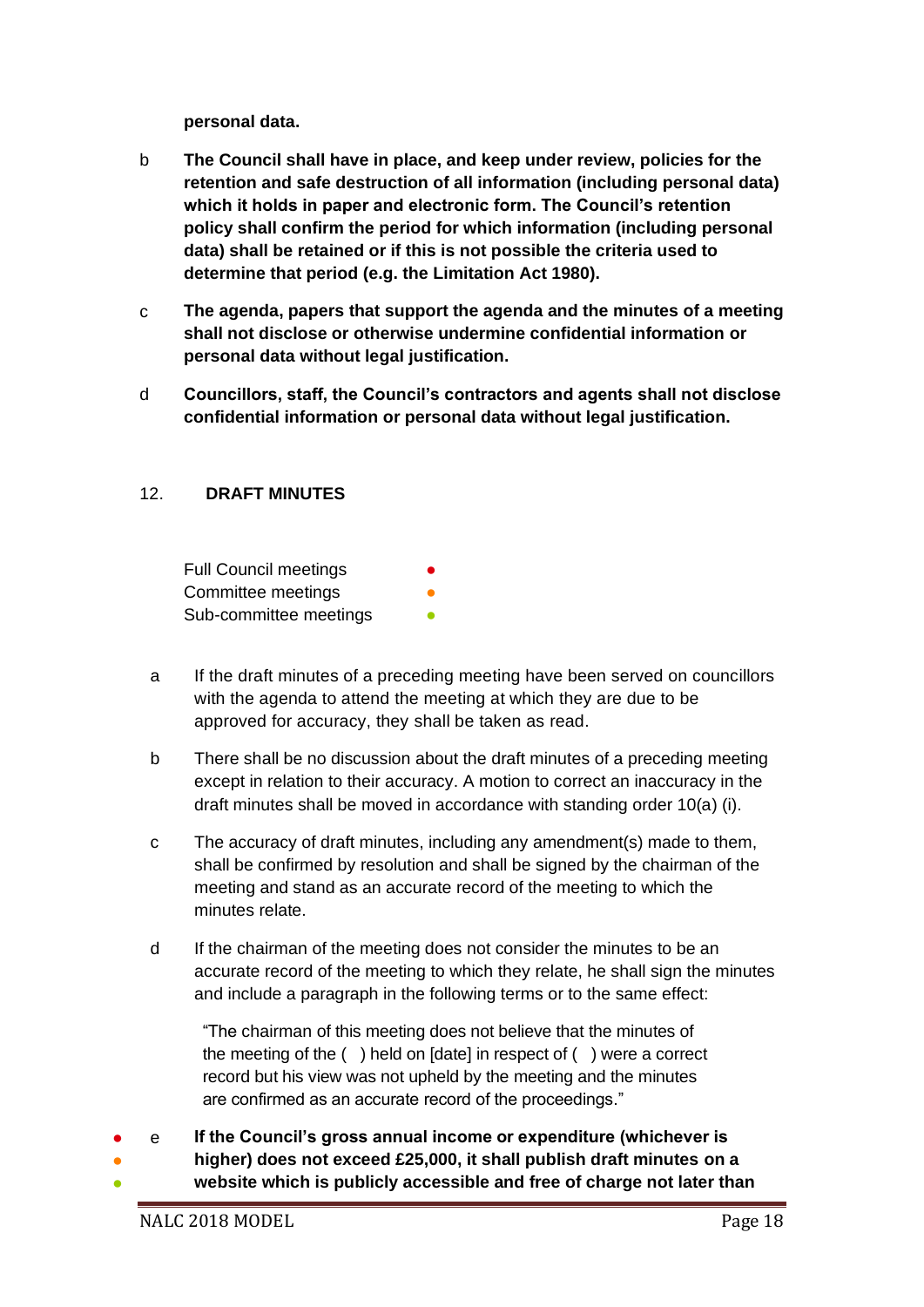#### **one month after the meeting has taken place.**

f Subject to the publication of draft minutes in accordance with standing order 12(e) and standing order 20(a) and following a resolution which confirms the accuracy of the minutes of a meeting, the draft minutes or recordings of the meeting for which approved minutes exist shall be destroyed.

# <span id="page-18-0"></span>13. **CODE OF CONDUCT AND DISPENSATIONS**

*See also standing order 3(u).*

- a All councillors and non-councillors with voting rights shall observe the code of conduct adopted by the Council.
- b Unless he has been granted a dispensation, a councillor or non-councillor with voting rights shall withdraw from a meeting when it is considering a matter in which he has a disclosable pecuniary interest. He may return to the meeting after it has considered the matter in which he had the interest.
- c Unless he has been granted a dispensation, a councillor or non-councillor with voting rights shall withdraw from a meeting when it is considering a matter in which he has another interest if so required by the Council's code of conduct. He may return to the meeting after it has considered the matter in which he had the interest.
- d **Dispensation requests shall be in writing and submitted to the Proper Officer** as soon as possible before the meeting, or failing that, at the start of the meeting for which the dispensation is required.
- e A decision as to whether to grant a dispensation shall be made [by the chair] OR [by a meeting of the Council, or committee or sub-committee for which the dispensation is required] and that decision is final.
- f A dispensation request shall confirm:
	- i. the description and the nature of the disclosable pecuniary interest or other interest to which the request for the dispensation relates;
	- ii. whether the dispensation is required to participate at a meeting in a discussion only or a discussion and a vote;
	- iii. the date of the meeting or the period (not exceeding four years) for which the dispensation is sought; and
	- iv. an explanation as to why the dispensation is sought.
- g Subject to standing orders 13(d) and (f), a dispensation request shall be considered [by the chair before the meeting or, if this is not possible, at the start of the meeting for which the dispensation is required] OR [at the beginning of the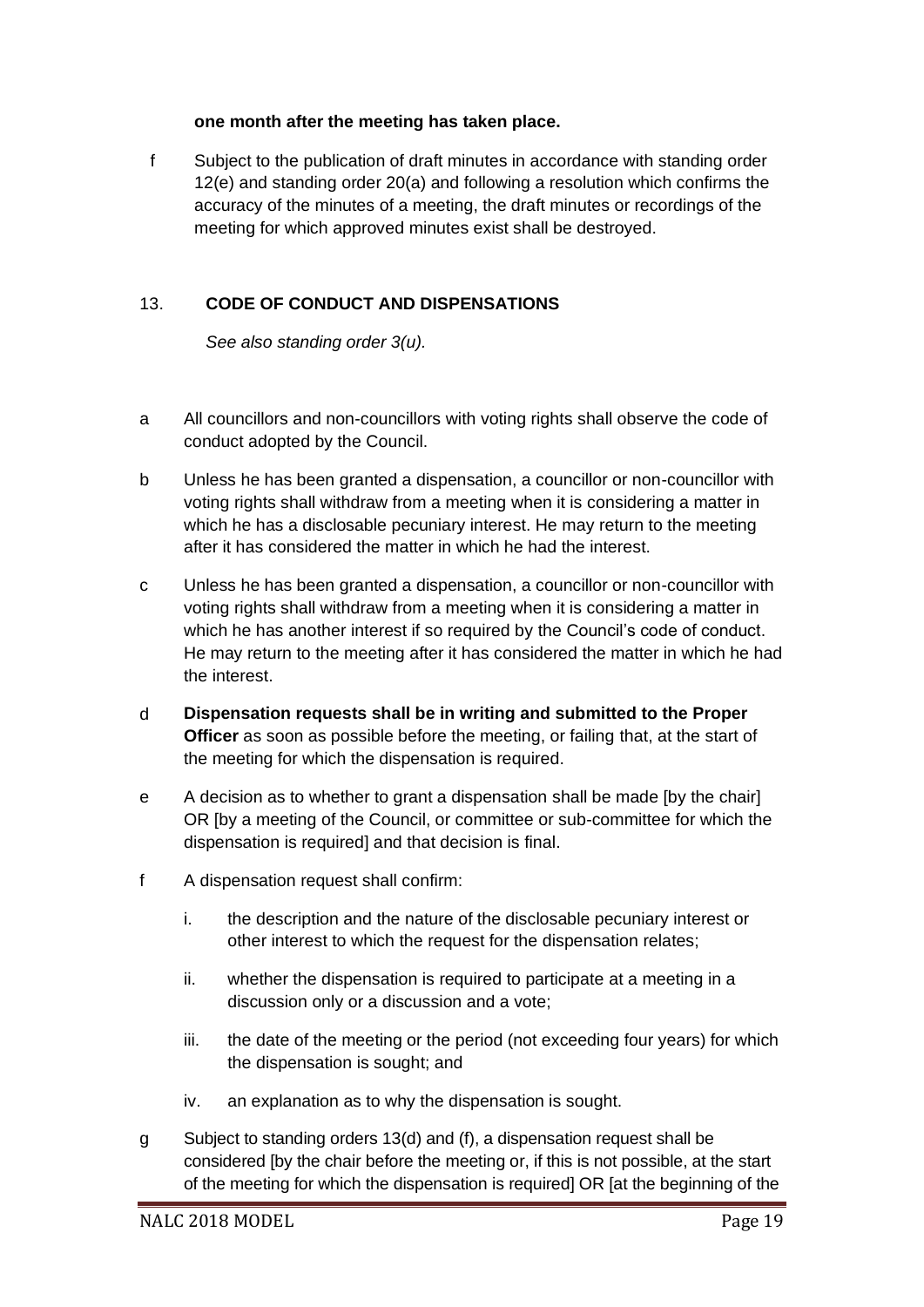meeting of the Council, or committee or sub-committee for which the dispensation is required].

# **h A dispensation may be granted in accordance with standing order 13(e) if having regard to all relevant circumstances any of the following apply:**

- **i. without the dispensation the number of persons prohibited from participating in the particular business would be so great a proportion of the meeting transacting the business as to impede the transaction of the business;**
- **ii. granting the dispensation is in the interests of persons living in the Council's area; or**
- **iii. it is otherwise appropriate to grant a dispensation.**

# <span id="page-19-0"></span>14. **CODE OF CONDUCT COMPLAINTS**

- a Upon notification by the District or Unitary Council that it is dealing with a complaint that a councillor or non-councillor with voting rights has breached the Council's code of conduct, the Proper Officer shall, subject to standing order 11, report this to the Council.
- b Where the notification in standing order 14(a) relates to a complaint made by the Proper Officer, the Proper Officer shall notify the Chairman of Council of this fact, and the Chairman shall nominate another staff member to assume the duties of the Proper Officer in relation to the complaint until it has been determined and the Council has agreed what action, if any, to take in accordance with standing order 14(d).
- c The Council may:
	- i. provide information or evidence where such disclosure is necessary to investigate the complaint or is a legal requirement;
	- ii. seek information relevant to the complaint from the person or body with statutory responsibility for investigation of the matter;
- d **Upon notification by the District or Unitary Council that a councillor or non-councillor with voting rights has breached the Council's code of conduct, the Council shall consider what, if any, action to take against him. Such action excludes disqualification or suspension from office.**

# <span id="page-19-1"></span>15. **PROPER OFFICER**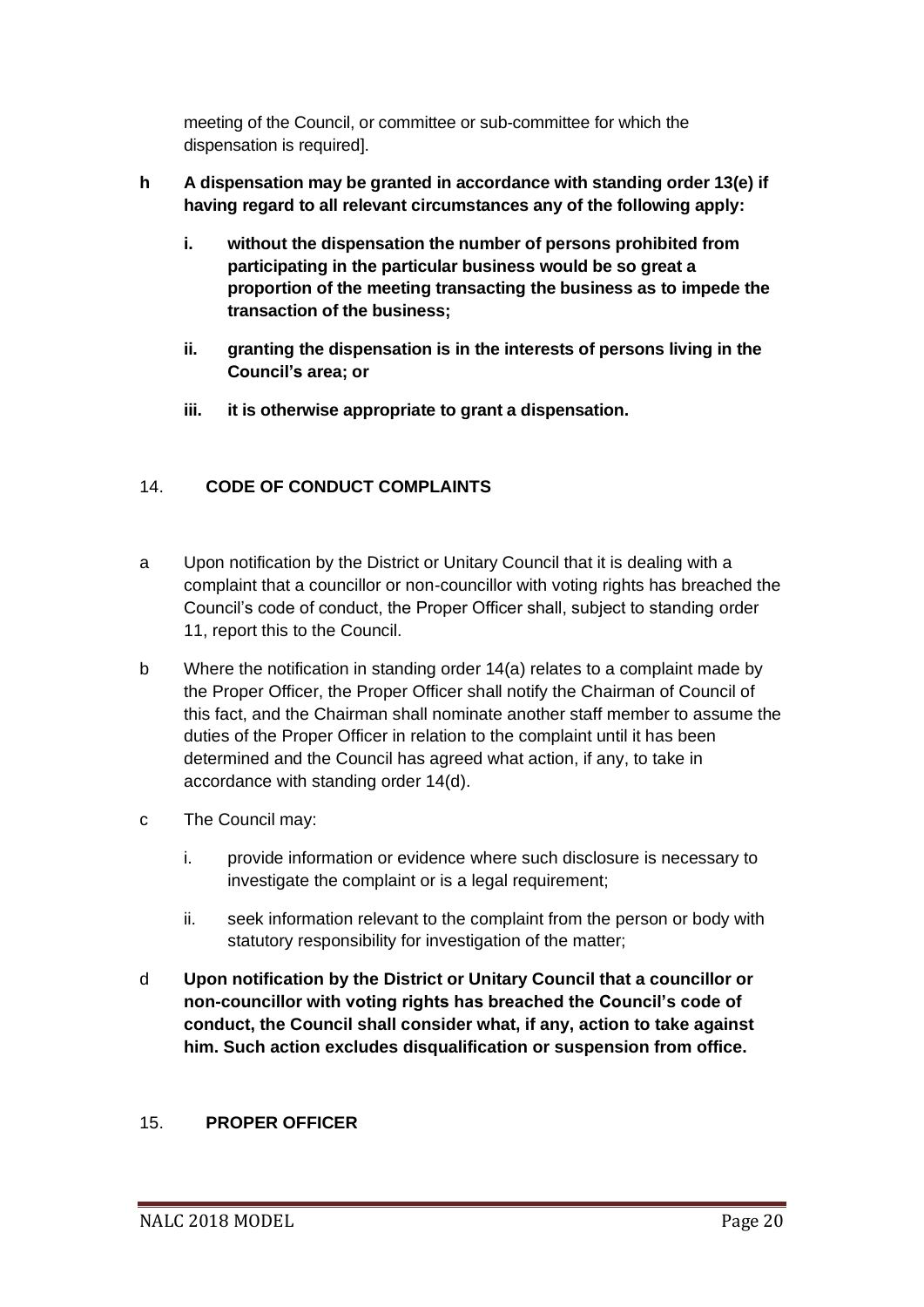- a The Proper Officer shall be either (i) the clerk or (ii) other staff member(s) nominated by the Council to undertake the work of the Proper Officer when the Proper Officer is absent.
- b The Proper Officer shall:
	- i. **at least three clear days before a meeting of the council, a committee** or a sub-committee**,**
		- **serve on councillors by delivery or post at their residences or by email authenticated in such manner as the Proper Officer thinks fit, a signed summons confirming the time, place and the agenda (provided the councillor has consented to service by email), and**
		- **Provide, in a conspicuous place, public notice of the time, place and agenda (provided that the public notice with agenda of an extraordinary meeting of the Council convened by councillors is signed by them).**

*See standing order 3(b) for the meaning of clear days for a meeting of a full council and standing order 3(c) for the meaning of clear days for a meeting of a committee;*

- ii. subject to standing order 9, include on the agenda all motions in the order received unless a councillor has given written notice at least (3) days before the meeting confirming his withdrawal of it;
- iii. **convene a meeting of the Council for the election of a new Chairman of the Council, occasioned by a casual vacancy in his office;**
- iv. **facilitate inspection of the minute book by local government electors;**
- v. **receive and retain copies of byelaws made by other local authorities;**
- vi. hold acceptance of office forms from councillors;
- vii. hold a copy of every councillor's register of interests;
- viii. assist with responding to requests made under freedom of information legislation and rights exercisable under data protection legislation, in accordance with the Council's relevant policies and procedures;
- ix. liaise, as appropriate, with the Council's Data Protection Officer;
- x. receive and send general correspondence and notices on behalf of the Council except where there is a resolution to the contrary;
- xi. assist in the organisation of, storage of, access to, security of and destruction of information held by the Council in paper and electronic form subject to the requirements of data protection and freedom of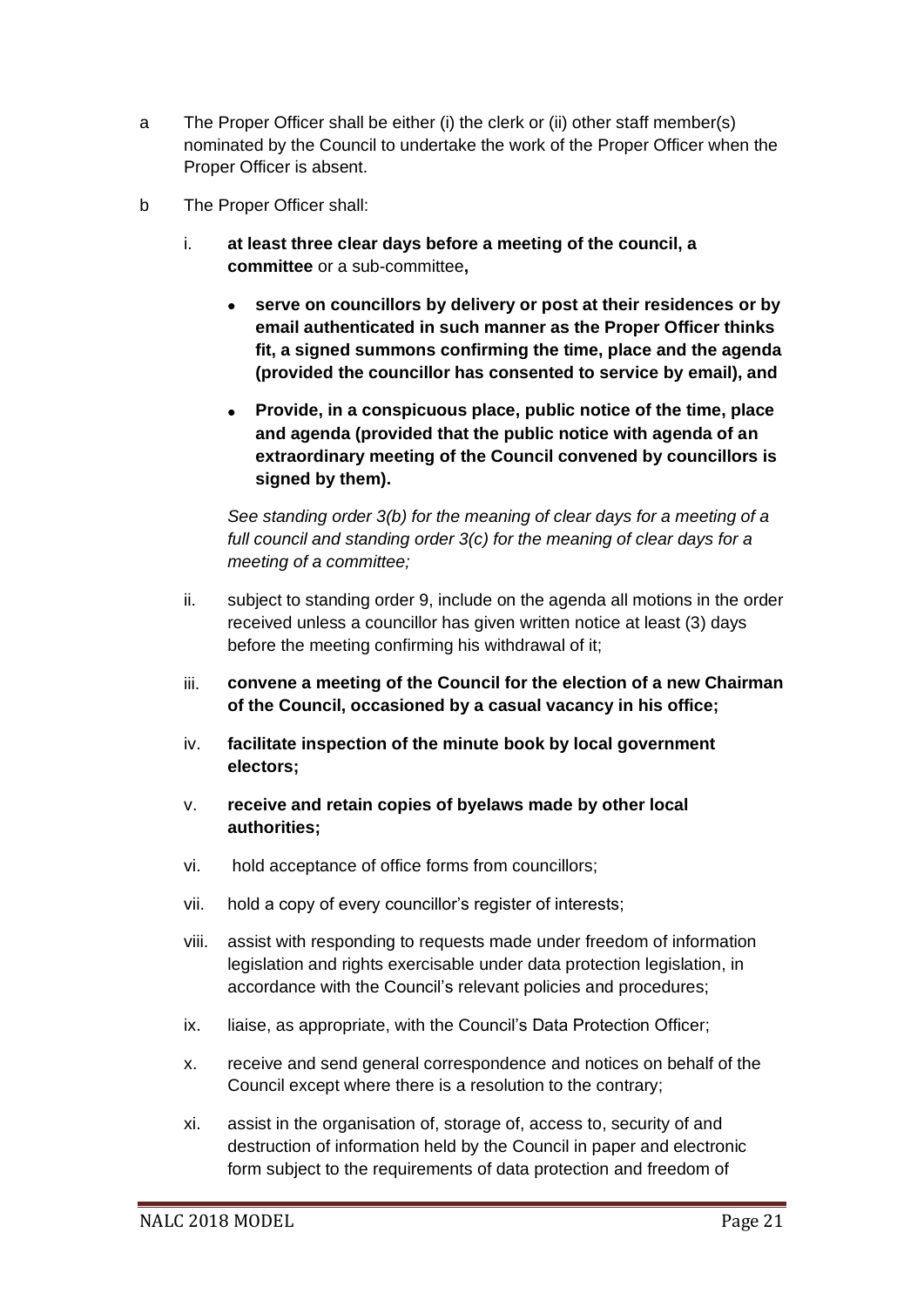information legislation and other legitimate requirements (e.g. the Limitation Act 1980);

- xii. arrange for legal deeds to be executed; (*see also standing order 23);*
- xiii. arrange or manage the prompt authorisation, approval, and instruction regarding any payments to be made by the Council in accordance with its financial regulations;
- xiv. record every planning application notified to the Council and the Council's response to the local planning authority in a book for such purpose;
- xv. refer a planning application received by the Council to the [Chairman or in his absence the Vice-Chairman (if there is one) of the Council] OR [Chairman or in his absence Vice-Chairman (if there is one) of the ( ) Committee] within two working days of receipt to facilitate an extraordinary meeting if the nature of a planning application requires consideration before the next ordinary meeting of [the Council] OR [( ) committee];
- xvi. manage access to information about the Council via the publication scheme; and
- xvii. retain custody of the seal of the Council (if there is one) which shall not be used without a resolution to that effect. (s*ee also standing order 23).*

# <span id="page-21-0"></span>16. **RESPONSIBLE FINANCIAL OFFICER**

a The Council shall appoint appropriate staff member(s) to undertake the work of the Responsible Financial Officer when the Responsible Financial Officer is absent.

# <span id="page-21-1"></span>17. **ACCOUNTS AND ACCOUNTING STATEMENTS**

- a "Proper practices" in standing orders refer to the most recent version of "Governance and Accountability for Local Councils – a Practitioners' Guide".
- b All payments by the Council shall be authorised, approved and paid in accordance with the law, proper practices and the Council's financial regulations.
- c The Responsible Financial Officer shall supply to each councillor as soon as practicable after 30 June, 30 September and 31 December in each year a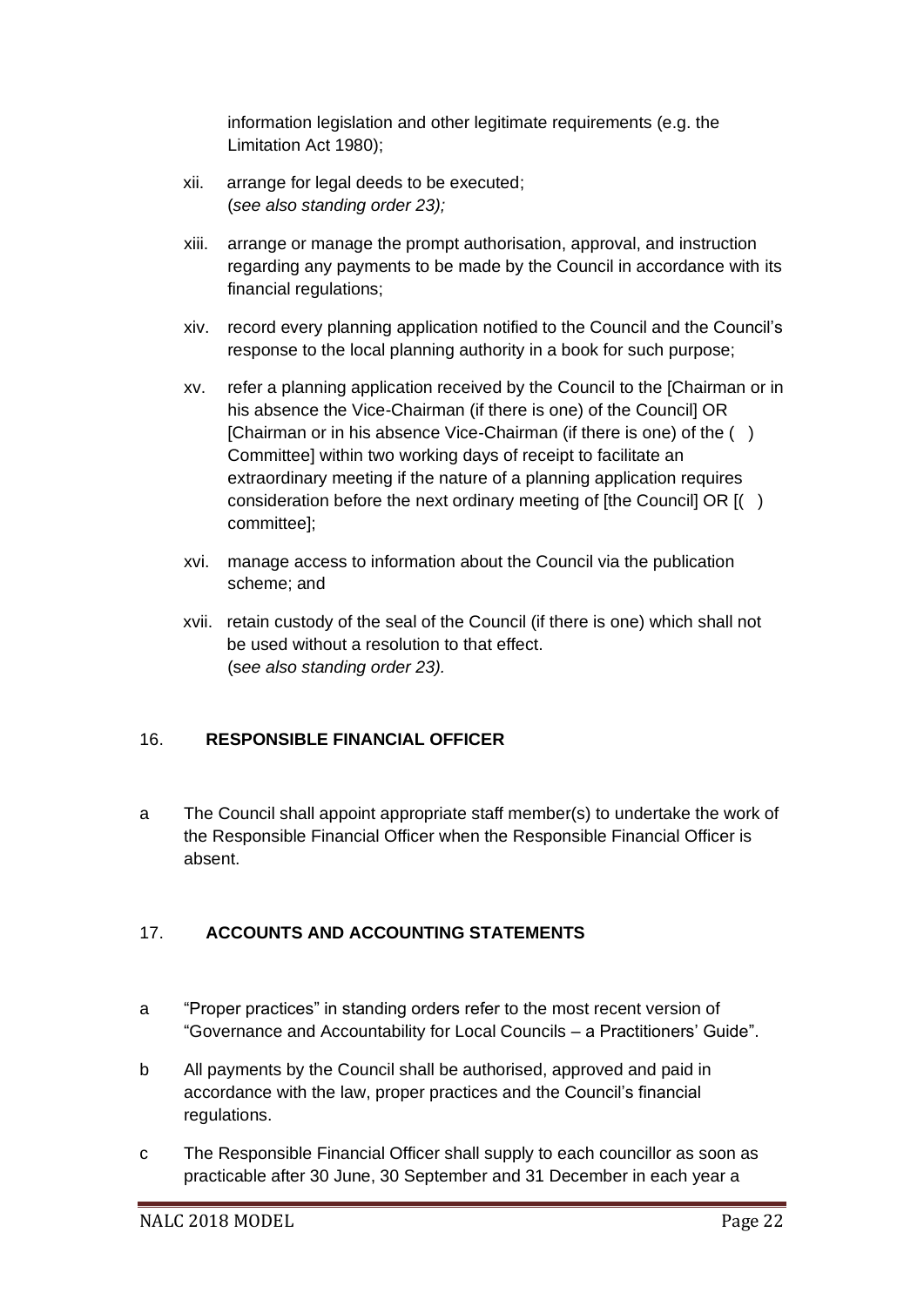statement to summarise:

- i. the Council's receipts and payments (or income and expenditure) for each quarter;
- ii. the Council's aggregate receipts and payments (or income and expenditure) for the year to date;
- iii. the balances held at the end of the quarter being reported and

which includes a comparison with the budget for the financial year and highlights any actual or potential overspends.

- d As soon as possible after the financial year end at 31 March, the Responsible Financial Officer shall provide:
	- i. each councillor with a statement summarising the Council's receipts and payments (or income and expenditure) for the last quarter and the year to date for information; and
	- ii. to the Council the accounting statements for the year in the form of Section 1 of the annual governance and accountability return, as required by proper practices, for consideration and approval.
- e The year-end accounting statements shall be prepared in accordance with proper practices and apply the form of accounts determined by the Council (receipts and payments, or income and expenditure) for the year to 31 March. A completed draft annual governance and accountability return shall be presented to all councillors at least 14 days prior to anticipated approval by the Council. The annual governance and accountability return of the Council, which is subject to external audit, including the annual governance statement, shall be presented to the Council for consideration and formal approval before 30 June.

# <span id="page-22-0"></span>18. **FINANCIAL CONTROLS AND PROCUREMENT**

- a. The Council shall consider and approve financial regulations drawn up by the Responsible Financial Officer, which shall include detailed arrangements in respect of the following:
	- i. the keeping of accounting records and systems of internal controls;
	- ii. the assessment and management of financial risks faced by the Council;
	- iii. the work of the independent internal auditor in accordance with proper practices and the receipt of regular reports from the internal auditor, which shall be required at least annually;
	- iv. the inspection and copying by councillors and local electors of the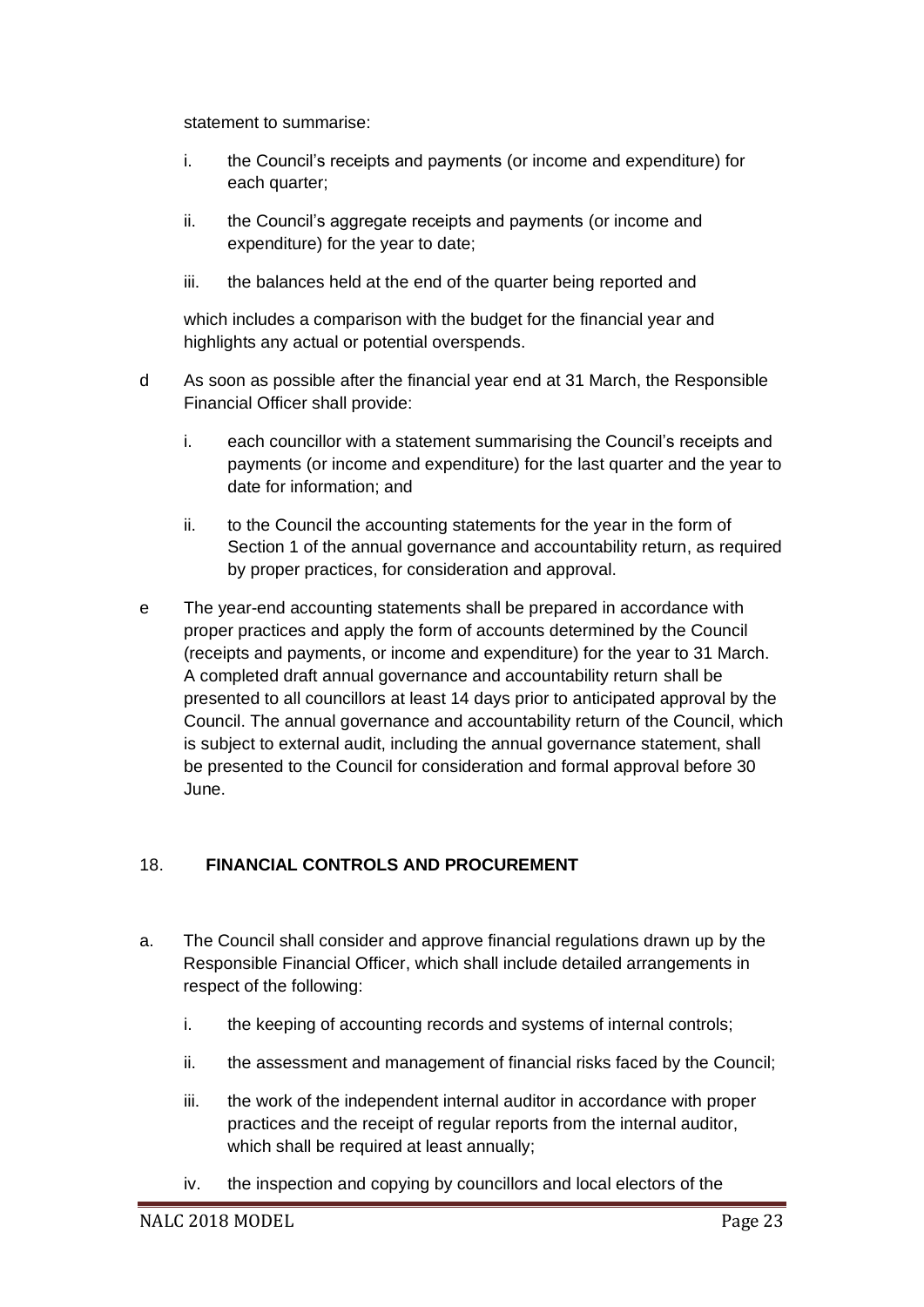Council's accounts and/or orders of payments; and

- v. whether contracts with an estimated value below **£25,000** due to special circumstances are exempt from a tendering process or procurement exercise.
- b. Financial regulations shall be reviewed regularly and at least annually for fitness of purpose.
- c. **A public contract regulated by the Public Contracts Regulations 2015 with an estimated value in excess of £25,000 but less than the relevant thresholds in standing order 18(f) is subject to Regulations 109-114 of the Public Contracts Regulations 2015 which include a requirement on the Council to advertise the contract opportunity on the Contracts Finder website regardless of what other means it uses to advertise the opportunity.**
- d. Subject to additional requirements in the financial regulations of the Council, the tender process for contracts for the supply of goods, materials, services or the execution of works shall include, as a minimum, the following steps:
	- i. a specification for the goods, materials, services or the execution of works shall be drawn up;
	- ii. an invitation to tender shall be drawn up to confirm (i) the Council's specification (ii) the time, date and address for the submission of tenders (iii) the date of the Council's written response to the tender and (iv) the prohibition on prospective contractors contacting councillors or staff to encourage or support their tender outside the prescribed process;
	- iii. the invitation to tender shall be advertised in a local newspaper and in any other manner that is appropriate;
	- iv. tenders are to be submitted in writing in a sealed marked envelope addressed to the Proper Officer;
	- v. tenders shall be opened by the Proper Officer in the presence of at least one councillor after the deadline for submission of tenders has passed;
	- vi. tenders are to be reported to and considered by the appropriate meeting of the Council or a committee or sub-committee with delegated responsibility.
- e. Neither the Council, nor a committee or a sub-committee with delegated responsibility for considering tenders, is bound to accept the lowest value tender.
- f. **A public contract regulated by the Public Contracts Regulations 2015 with an estimated value in excess of £181,302 for a public service or supply contract or in excess of £4,551,413 for a public works contract (or other thresholds determined by the European Commission every two years and published in the Official Journal of the European Union (OJEU))**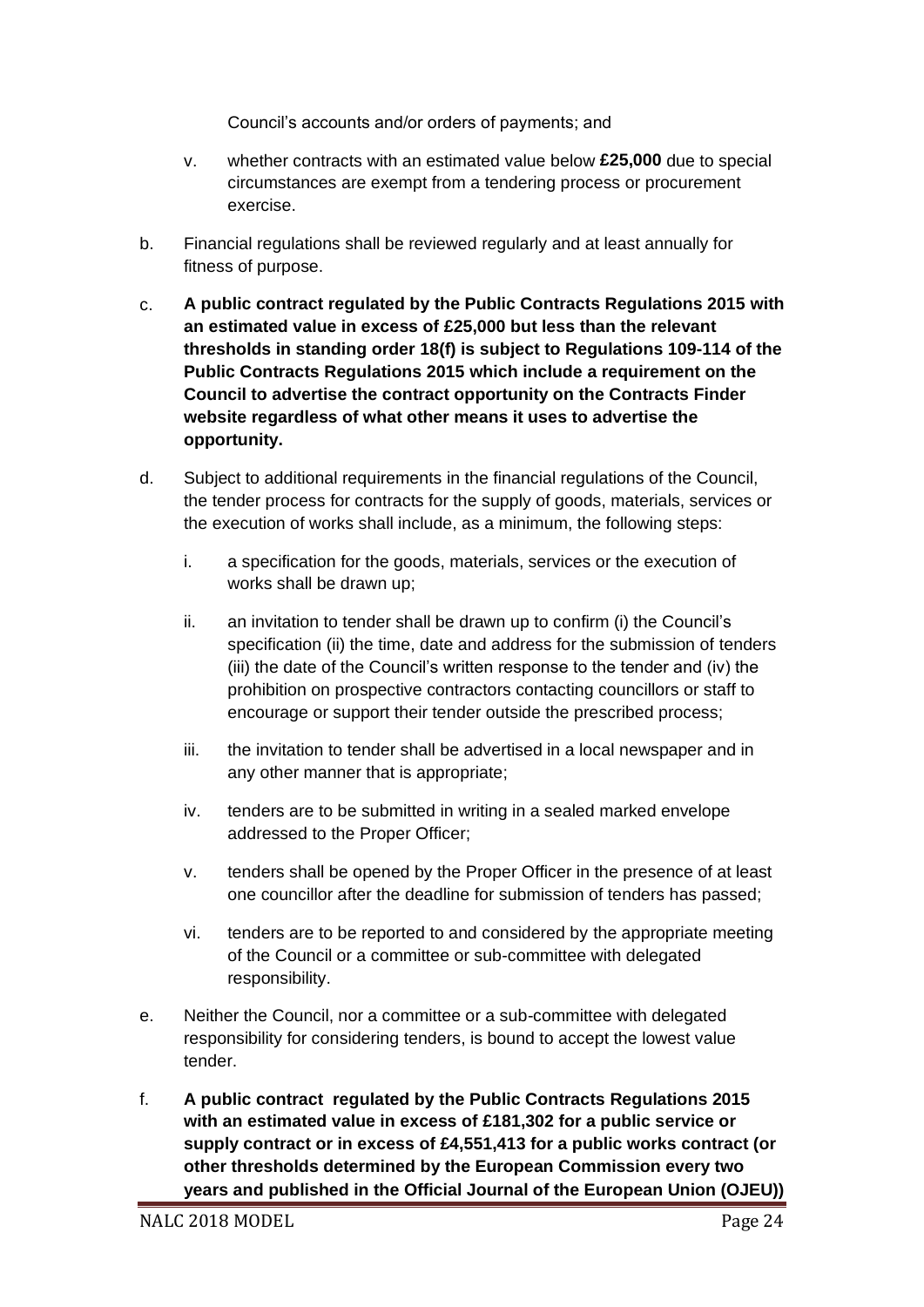**shall comply with the relevant procurement procedures and other requirements in the Public Contracts Regulations 2015 which include advertising the contract opportunity on the Contracts Finder website and in OJEU.**

g. **A public contract in connection with the supply of gas, heat, electricity, drinking water, transport services, or postal services to the public; or the provision of a port or airport; or the exploration for or extraction of gas, oil or solid fuel with an estimated value in excess of £363,424 for a supply, services or design contract; or in excess of £4,551,413 for a works contract; or £820,370 for a social and other specific services contract (or other thresholds determined by the European Commission every two years and published in OJEU) shall comply with the relevant procurement procedures and other requirements in the Utilities Contracts Regulations 2016.**

# <span id="page-24-0"></span>19. **HANDLING STAFF MATTERS**

- a A matter personal to a member of staff that is being considered by a meeting of the Kimberley Town Council OR the HR committee is subject to standing order 11. Management of Information.
- b Subject to the Council's policy regarding absences from work, the Council's most senior member of staff shall notify the chairman of the HR committee or, if he is not available, the vice-chairman (if there is one) of absence occasioned by illness or other reason and that person shall report such absence to the HR committee at its next meeting.
- c The chairman of the HR committee or in his absence, the vice-chairman shall upon a resolution conduct a review of the performance and annual appraisal of the work of any member of staff.The reviews and appraisal shall be reported in writing and are subject to approval by resolution by the HR committee.
- d Subject to the Council's policy regarding the handling of grievance matters, the Council's most senior member of staff (or other members of staff) shall contact the chairman of the HR committee or in his absence, the vice-chairman in respect of an informal or formal grievance matter, and this matter shall be reported back and progressed by resolution of the HR committee.
- e Subject to the Council's policy regarding the handling of grievance matters, if an informal or formal grievance matter raised by any member of staff relates to the chairman or vice-chairman of the HR committee this shall be communicated to another member of the HR committee which shall be reported back and progressed by resolution of the HR committee.
- f Any persons responsible for all or part of the management of staff shall treat as confidential the written records of all meetings relating to their performance,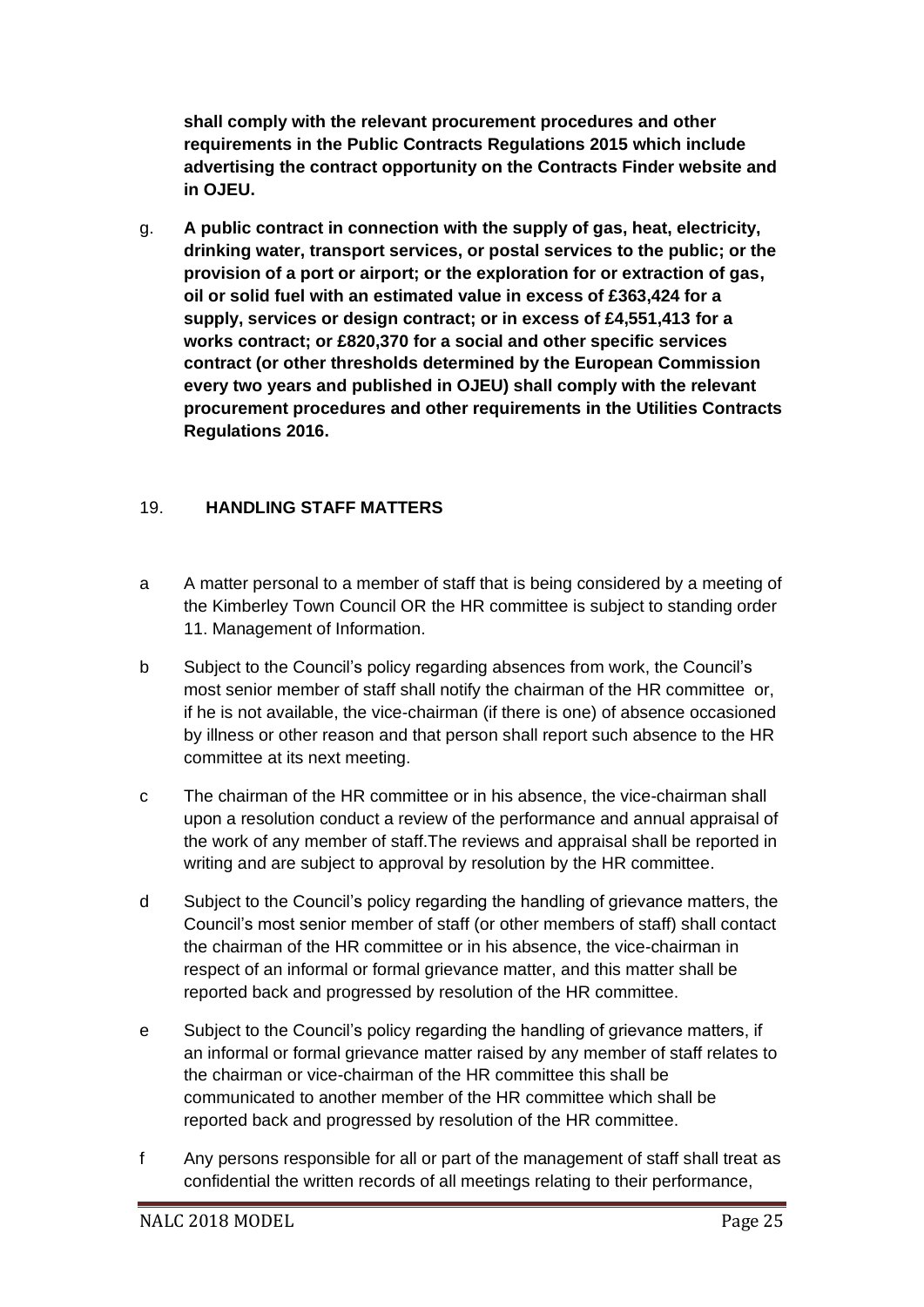capabilities, grievance or disciplinary matters.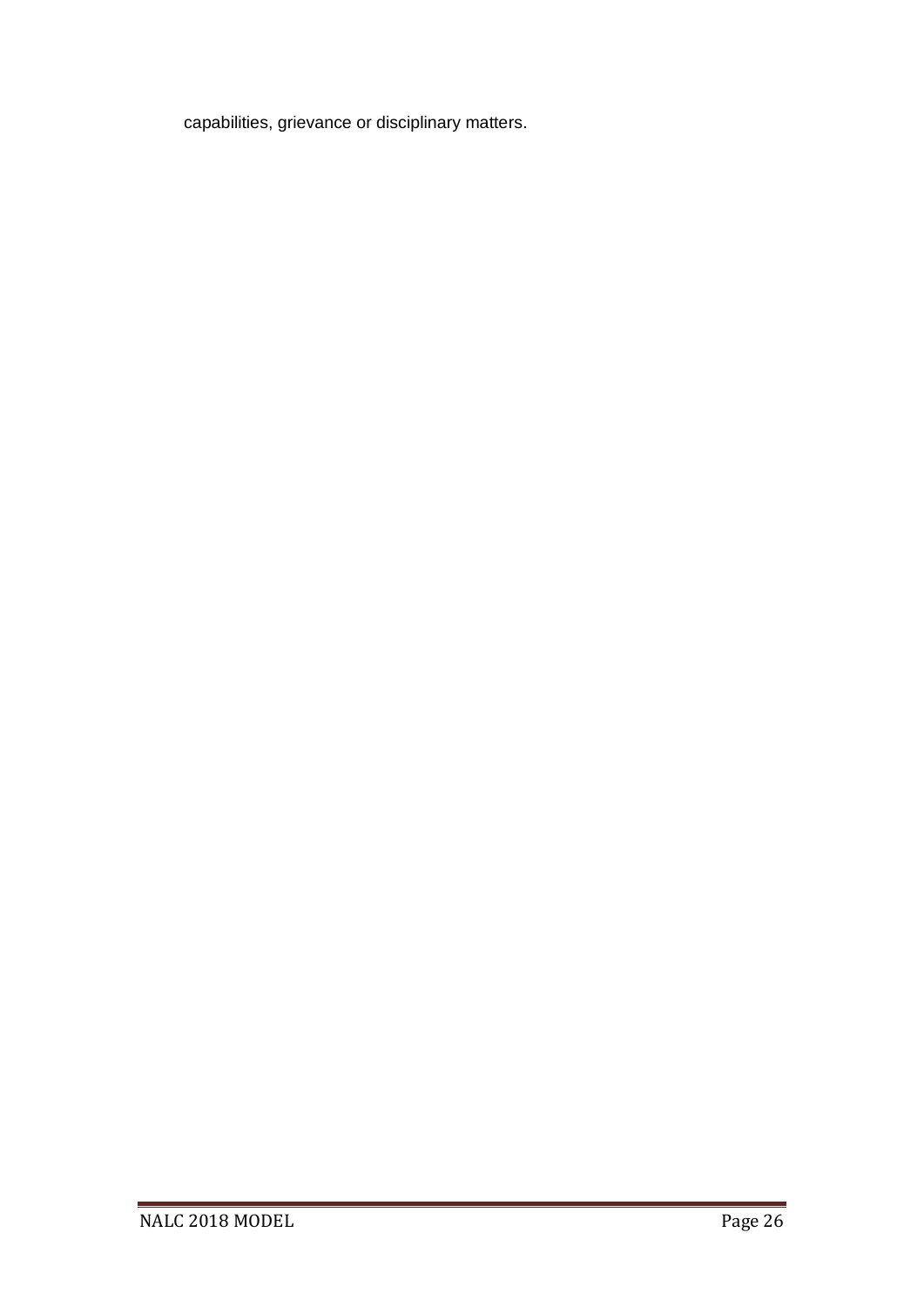g In accordance with standing order 11(a), persons with line management responsibilities shall have access to staff records referred to in standing order 19(f).

## <span id="page-26-0"></span>20. **RESPONSIBILITIES TO PROVIDE INFORMATION**

*See also standing order 21.*

- a **In accordance with freedom of information legislation, the Council shall publish information in accordance with its publication scheme and respond to requests for information held by the Council.**
- b. [If gross annual income or expenditure (whichever is higher) does not exceed £25,000] The Council shall publish information in accordance with the requirements of the Smaller Authorities (Transparency Requirements) (England) Regulations 2015.

OR

[If gross annual income or expenditure (whichever is the higher) exceeds £200,000] **The Council, shall publish information in accordance with the requirements of the Local Government (Transparency Requirements) (England) Regulations 2015**.

<span id="page-26-1"></span>21. **RESPONSIBILITIES UNDER DATA PROTECTION LEGISLATION**  (Below is not an exclusive list).

*See also standing order 11.*

- a **The Council shall appoint a Data Protection Officer.**
- b **The Council shall have policies and procedures in place to respond to an individual exercising statutory rights concerning his personal data.**
- c **The Council shall have a written policy in place for responding to and managing a personal data breach.**
- d **The Council shall keep a record of all personal data breaches comprising the facts relating to the personal data breach, its effects and the remedial action taken.**
- e **The Council shall ensure that information communicated in its privacy notice(s) is in an easily accessible and available form and kept up to date.**
- f **The Council shall maintain a written record of its processing activities.**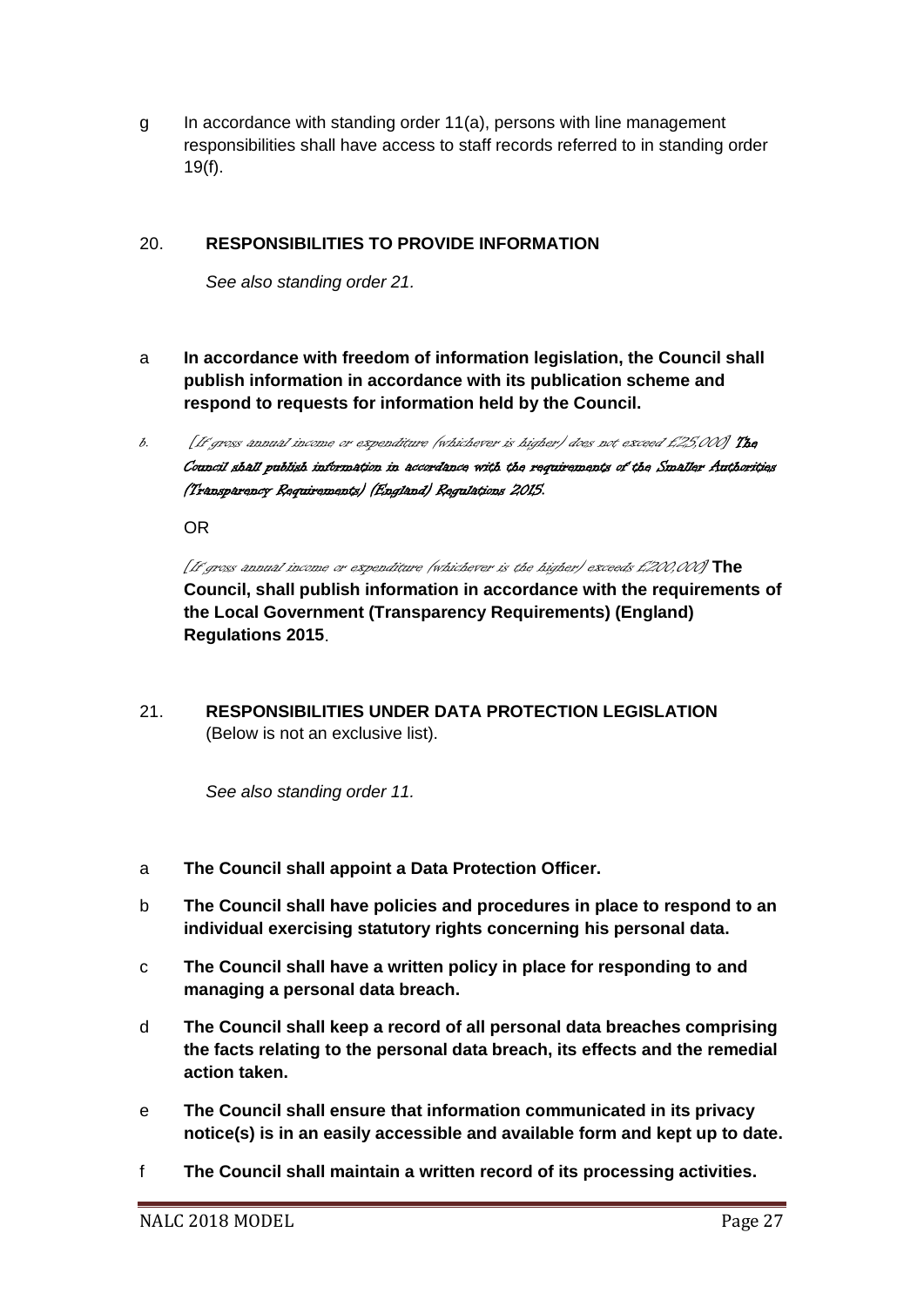### <span id="page-27-0"></span>22. **RELATIONS WITH THE PRESS/MEDIA**

a Requests from the press or other media for an oral or written comment or statement from the Council, its councillors or staff shall be handled in accordance with the Council's policy in respect of dealing with the press and/or other media.

## <span id="page-27-1"></span>23. **EXECUTION AND SEALING OF LEGAL DEEDS**

*See also standing orders 15(b) (xii) and (xvii).*

- a A legal deed shall not be executed on behalf of the Council unless authorised by a resolution.
- $b$  [Subject to standing order 23(a), the Council's common seal shall alone be used for sealing a deed required by law. It shall be applied by the Proper Officer in the presence of two councillors who shall sign the deed as witnesses.]

*The above is applicable to a Council with a common seal.*

OR

**[Subject to standing order 23(a), any two councillors may sign, on behalf of the Council, any deed required by law and the Proper Officer shall witness their signatures.]** 

*The above is applicable to a Council without a common seal.*

## <span id="page-27-2"></span>24. **COMMUNICATING WITH DISTRICT AND COUNTY OR UNITARY COUNCILLORS**

- a An invitation to attend a meeting of the Council shall be sent, together with the agenda, to the ward councillor(s) of the District and County Council OR Unitary Council representing the area of the Council.
- b Unless the Council determines otherwise, a copy of each letter sent to the District and County Council OR Unitary Council shall be sent to the ward councillor(s) representing the area of the Council.